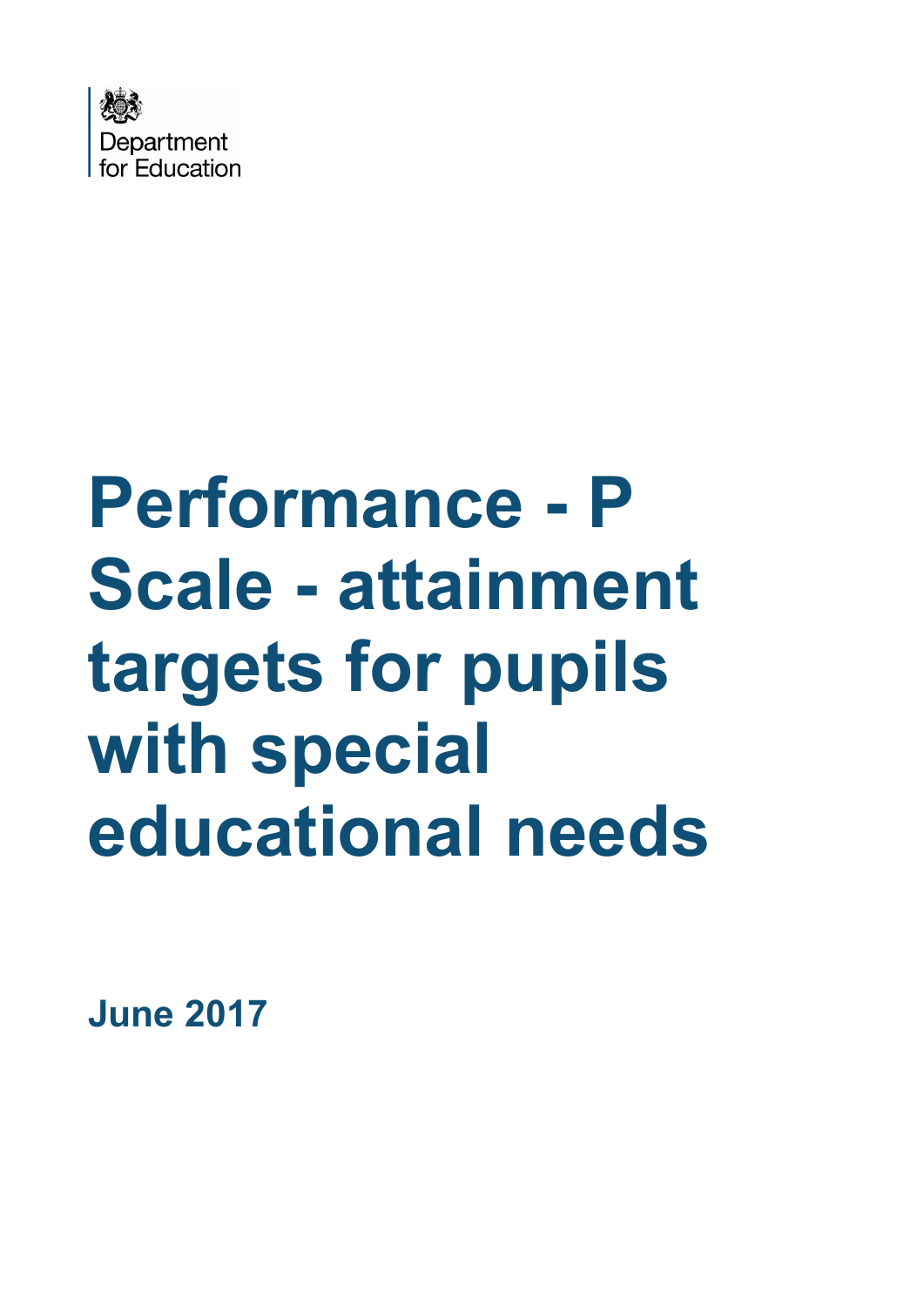# **Contents**

| Introduction                                                           | $\mathsf 3$    |
|------------------------------------------------------------------------|----------------|
| Performance descriptors                                                | 3              |
| Early Years Foundation Stage (EYFS)                                    | 4              |
| Further guidance                                                       | $\overline{4}$ |
| Art and Design                                                         | 5              |
| Computing                                                              | $\overline{7}$ |
| Design and Technology                                                  | 9              |
| English                                                                | 11             |
| Speaking                                                               | 12             |
| Listening                                                              | 13             |
| Reading                                                                | 13             |
| Writing                                                                | 14             |
| Geography                                                              | 15             |
| History                                                                | 17             |
| <b>Mathematics</b>                                                     | 19             |
| Using and applying mathematics                                         | 20             |
| Number                                                                 | 21             |
| Shape, space and measures                                              | 22             |
| <b>Music</b>                                                           | 24             |
| Languages                                                              | 27             |
| <b>Physical Education</b>                                              | 29             |
| Personal, social, health and economic education (PSHE) and Citizenship | 31             |
| Science                                                                | 34             |
| Annex - Religious Education                                            | 37             |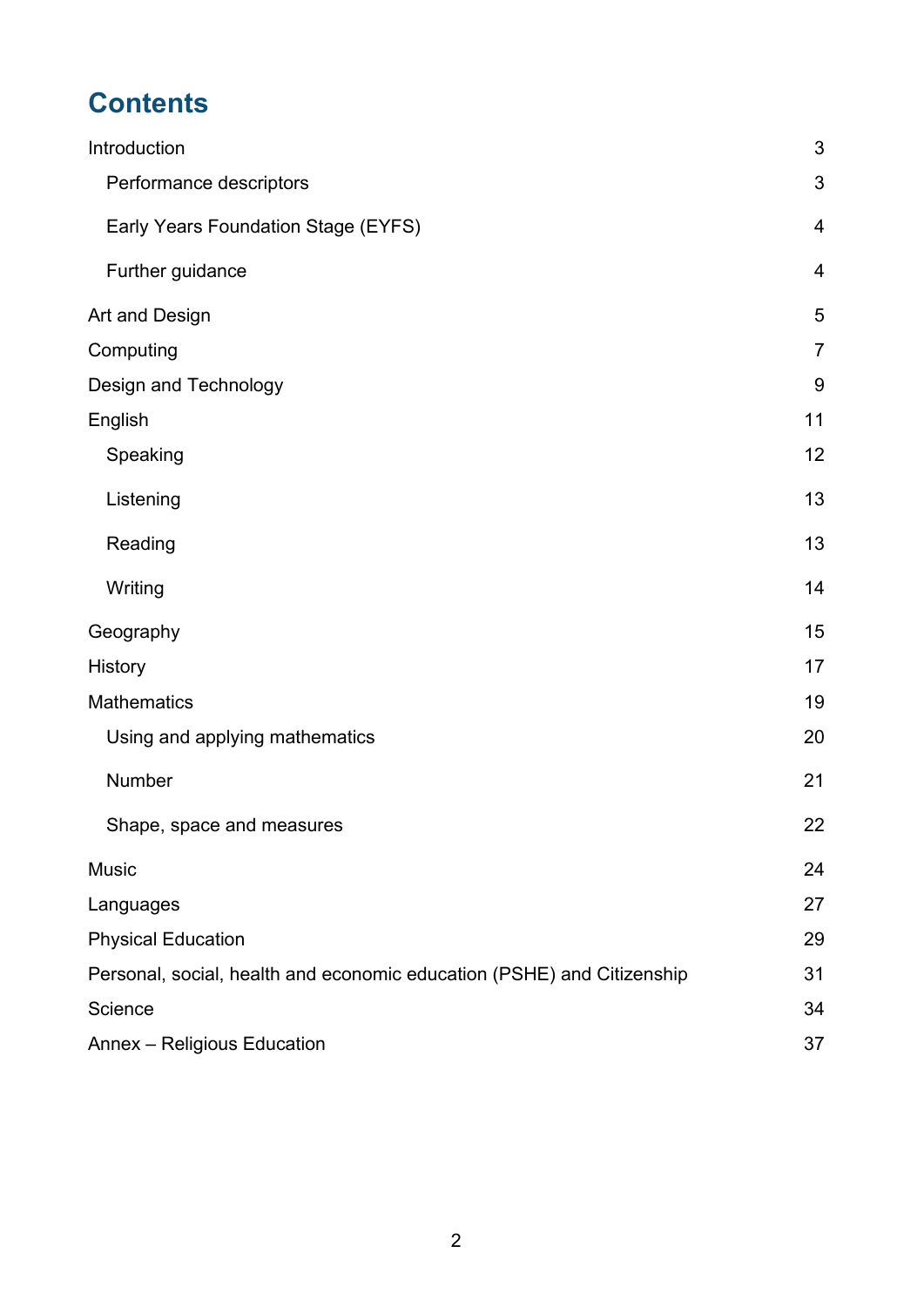#### <span id="page-2-0"></span>**Introduction**

This document specifies performance attainment targets (P scales) and performance descriptors for pupils aged 5-16 with special educational needs (SEN) who are working below the standard of the national curriculum tests and assessments<sup>[1](#page-0-0)</sup>. These apply to key stages 1, [2](#page-2-2) and  $3^2$ .

In key stage 4, the P scales and performance descriptors can be used as non-statutory guidelines describing some of the types and range of performance that pupils with SEN who cannot access the national curriculum might characteristically demonstrate.

The use of P scales is statutory for reporting teacher assessment in English, mathematics and science to the Department for Education at the end of key stages 1 and 2. P scales can also be used for reporting teacher assessment to parents in other national curriculum subjects and at other times.

Additionally, the annex to this document contains attainment targets and performance descriptors for religious education (RE). This is not statutory, and should be read as guidelines describing the types and range of performance that pupils with SEN who are working below the standard of the national curriculum might characteristically demonstrate.

#### <span id="page-2-1"></span>**Performance descriptors**

The performance descriptors for P1-P3 are the same across English, mathematics and science. The descriptions show the range of overall performance that pupils might demonstrate. Subject-focused examples are included to illustrate some of the ways in which attainment might be identified in different subject contexts.

If a pupil is working at P1i-P3ii in English, then using reading, writing, speaking or listening performance descriptors would not normally be appropriate. If a pupil is working above P3ii in English, then separate performance descriptors (P4-P8) can be given in reading, writing, speaking or listening and an overall English performance descriptor is not expected.

This also applies to mathematics, number, using and applying mathematics, and shape, space and measures. For science, a single descriptor from P1-P8 should be given. There may be exceptional circumstances where a pupil is judged to be at P1i-P3ii in English and / or mathematics but at P4-P8 in a particular element of the subject. The table on page 4 demonstrates this. The school management information system should allow these different scales to be recorded and will transfer all scales entered for eachpupil.

P scale descriptors P4 to P8 describe pupils' performance in a way that indicates the emergence of skills, knowledge and understanding in each subject. The descriptors are characteristic of the types of attainment that the learners are likely to demonstrate.

 $<sup>1</sup>$  National curriculum (NC) tests and assessments consist of statutory NC tests and teacher assessment</sup> frameworks at the end of key stage 1 and key stage 2. Those working below the standard of these assessments are assessed using either the pre-key stage standards or P scales.<br><sup>2</sup> Key stages are defined in Section 82 of the Education Act 2002.

<span id="page-2-3"></span><span id="page-2-2"></span>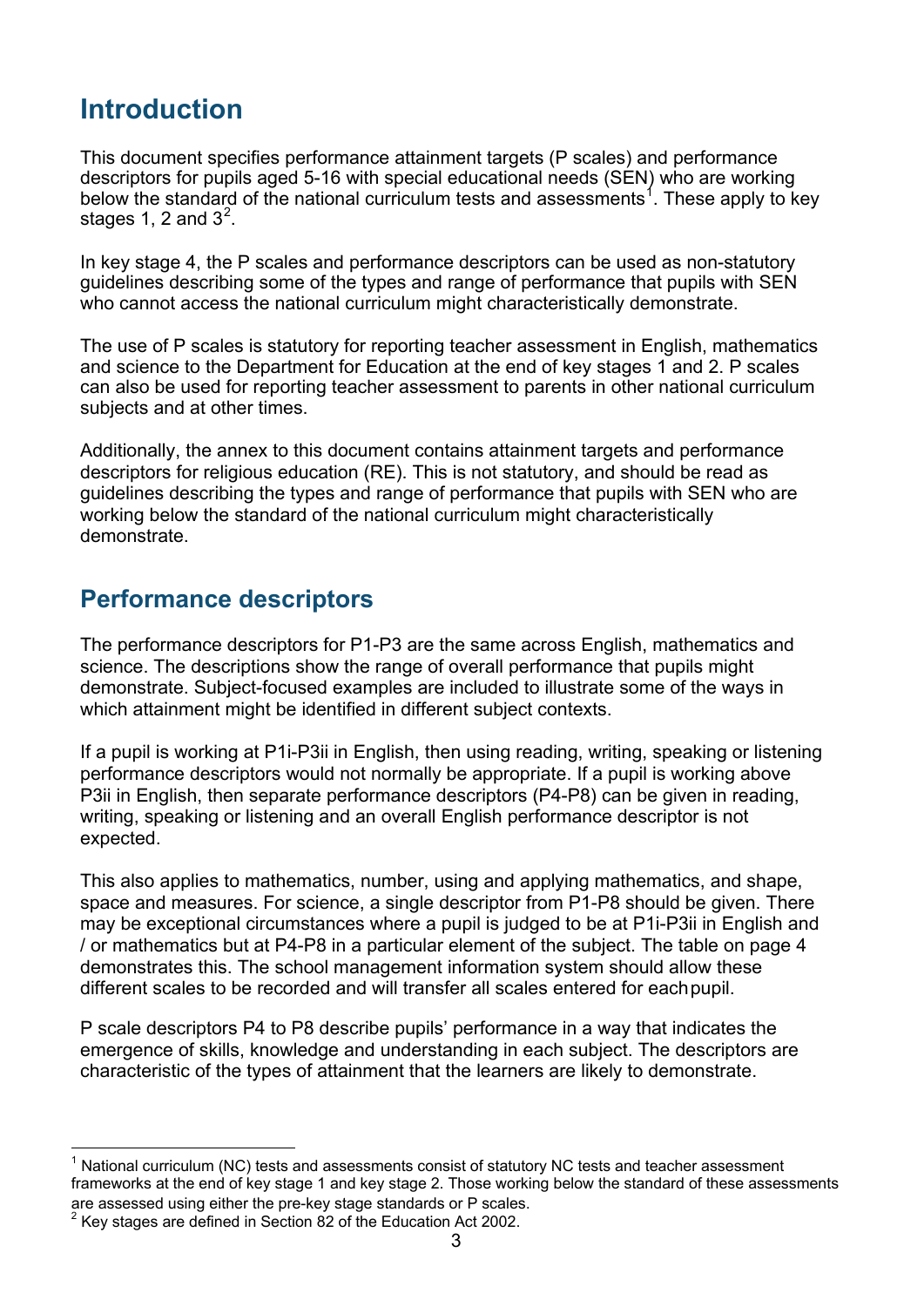| <b>Subject</b>                 | <b>Reportable score</b>                          |
|--------------------------------|--------------------------------------------------|
| English                        | P1i, P1ii, P2i, P2ii, P3i, P3ii                  |
| reading                        | P4, P5, P6, P7, P8                               |
| writing                        |                                                  |
| speaking                       |                                                  |
| listening                      |                                                  |
| <b>Mathematics</b>             | P1i, P1ii, P2i, P2ii, P3i, P3ii                  |
| number                         | P4, P5, P6, P7, P8                               |
| using and applying mathematics |                                                  |
| shape, space and measures      |                                                  |
| Science                        | P1i, P1ii, P2i, P2ii, P3i, P3ii, P4, P5, P6, P7, |
|                                | P <sub>8</sub>                                   |

#### <span id="page-3-0"></span>**Early Years Foundation Stage (EYFS)**

If a pupil has special educational needs and their EYFS attainment against the EYFS profile has not been demonstrated at the end of this stage, the school may wish to continue with an early years curriculum to support the pupil's learning and development. In this case, the EYFS profile, rather than P scales, should be used for assessment, as it may be suitable in year 1 for a small number of pupils.

If schools choose to assess pupils using P scales towards the end of year 1, teachers should base such judgements on a review of evidence gathered from everyday teaching and learning. Professional judgment should be used to decide which P scale descriptor best fits a pupil's performance.

#### <span id="page-3-1"></span>**Further guidance**

Arrangements for statutory assessment at the end of each key stage are set out in detail in the Standards and Testing Agency's annual booklets 'Assessment and Reporting Arrangements', available via [www.GOV.UK.](http://www.gov.uk/)

Schools are not required by law to assess the content printed inside square brackets in this document; this is included for guidance only.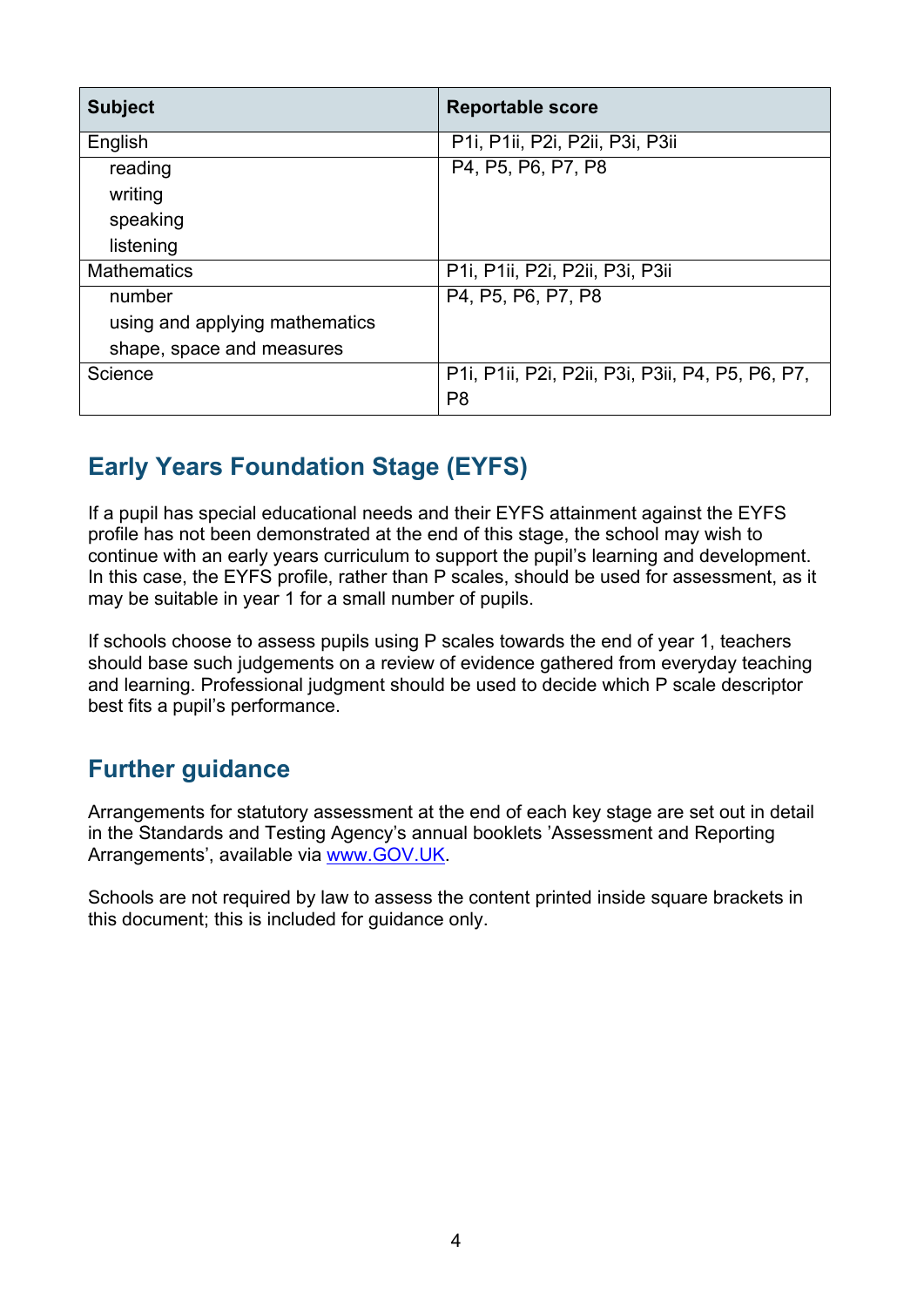# <span id="page-4-0"></span>**Art and Design**

Performance descriptors:

**P1 (i)** Pupils encounter activities and experiences

- They may be passive or resistant
- They may show simple reflex responses [for example, startling at sudden noises or movements]
- Any participation is fully prompted.

**P1 (ii)** Pupils show emerging awareness of activities and experiences

- They may have periods when they appear alert and ready to focus their attention on certain people, events, objects or parts of objects [for example, looking briefly at brightly coloured objects]
- They may give intermittent reactions [for example, sometimes putting their hands in wet paint].

**P2 (i)** Pupils begin to respond consistently to familiar people, events and objects

- They react to new activities and experiences [for example, pulling their hands away from an unfamiliar texture]
- They begin to show interest in people, events and objects [for example, focusing their attention on bold black and white patterns]
- They accept and engage in coactive exploration [for example, feeling the textures of a range of art materials].

**P2 (ii)** Pupils begin to be proactive in their interactions

- They communicate consistent preferences and affective responses [for example, reaching for glittery materials in preference to others]
- They recognise familiar people, events and objects [for example, grasping a painting sponge]
- They perform actions, often by trial and improvement, and they remember learned responses over short periods of time [for example, returning their hands to a particular texture]
- They cooperate with shared exploration and supported participation [for example, working with an adult to press, roll, or pinch wet clay].

**P3 (i)** Pupils begin to communicate intentionally

- They seek attention through eye contact, gesture or action.
- They request events or activities [for example, pointing to the painting table]
- They participate in shared activities with less support
- They sustain concentration for short periods. They explore materials in increasingly complex ways [for example, making banging, stroking and circling movements with a paint-laden brush]
- They observe the results of their own actions with interest [for example, looking at marks they have made with paint]
- They remember learned responses over more extended periods [for example, dipping a spreader into glue in weekly art and design sessions].

**P3 (ii)** Pupils use emerging conventional communication

• They greet known people and may initiate interactions and activities [for example, putting the roller into the paint]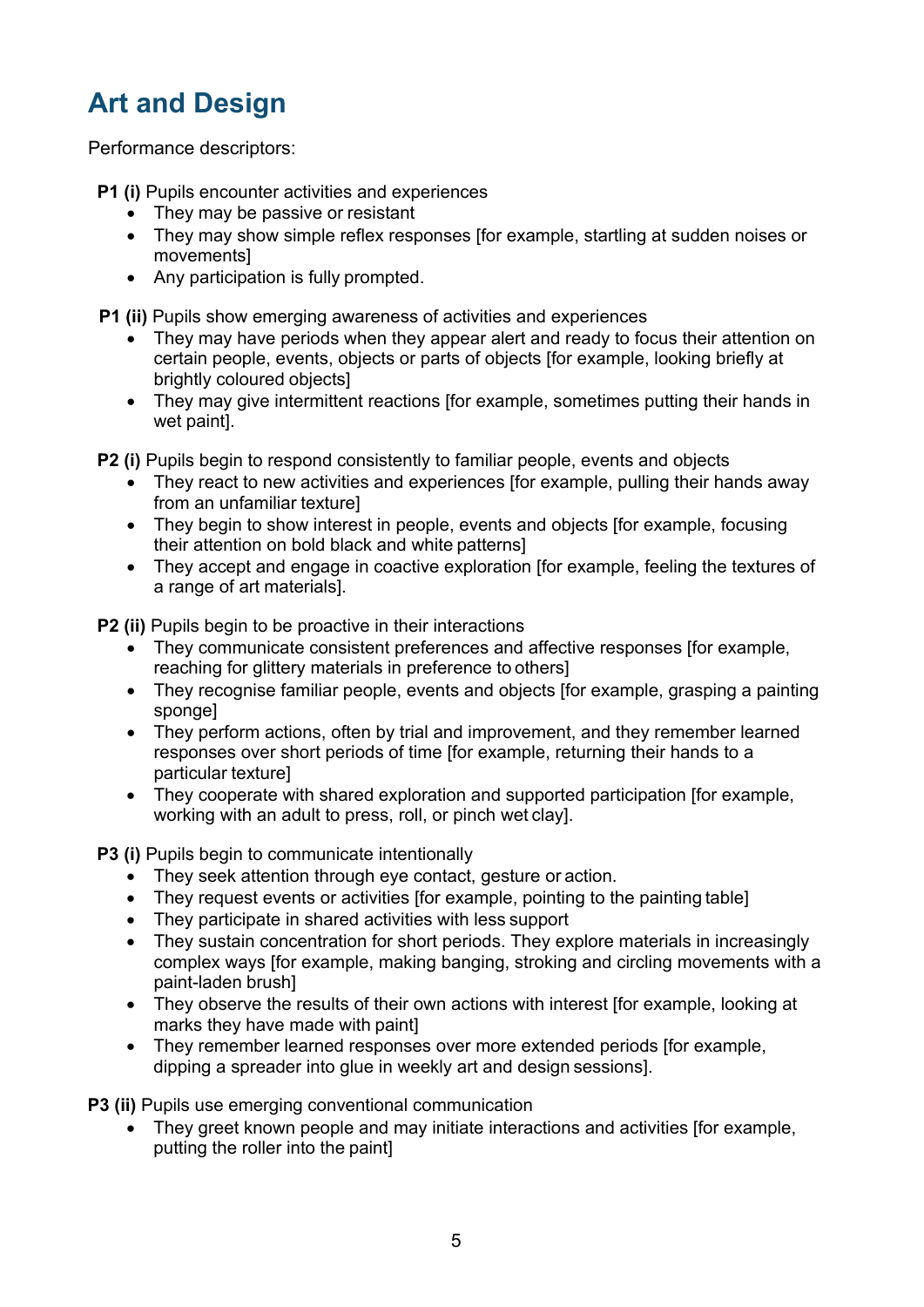- They can remember learned responses over increasing periods of time and may anticipate known events [for example, locating the painting aprons on entering the art room]
- They may respond to options and choices with actions or gestures [for example, pointing to a preferred paint colour from a choice of two]
- They actively explore objects and events for more extended periods [for example, stroking, shaking or folding papers of different colours or qualities]
- They apply potential solutions systematically to problems [for example, banging clay with a tool to try to flatten it].

**P4** Pupils show some awareness of cause and effect in a creative process

- They explore materials systematically fror example, tearing and scrunching paper to complete a collage]
- They are aware of starting or stopping a process
- They make marks intentionally on a surface with fingers or tools [for example, pressing objects into clay or putting paint on paper]
- They repeat an activity to make the same or similar effect
- They show an active interest in a range of tools and materials, taking part in familiar activities with some support.

**P5** Pupils handle or use tools and materials purposefully

- They show preferences for activities and begin to carry out simple processes
- They choose tools and materials which are appropriate to the activity [for example, picking brushes or rollers for painting]
- They show they can create and apply familiar techniques to a task [for example, manipulating and shaping malleable materials to produce a desired effect or applying glue to a surface to make materials stick together in making a model].

**P6** Pupils show an intention to create

- They start to use tools, materials and simple actions to produce a piece of work
- They imitate the use of tools, materials and simple actions [for example, cutting].
- They practise new skills with less support, developing their knowledge of the process of making [for example, selecting and gathering suitable resources and tools for a piece of work].

**P7** Pupils communicate ideas, events or experiences through their use of colour, form, line and tone

- Working in two or three dimensions they may intentionally represent or symbolise an object or an emotion
- They purposefully choose colours or techniques
- They show confidence in using a variety of processes and make appropriate use of tools and materials.

**P8** Pupils develop their ideas and use materials and processes working in two and three dimensions

- They finish a piece of work following an established pattern of activity [for example, gathering appropriate materials, taking part in an activity and stopping work when finished]
- They know that paintings, sculptures and drawings have meaning
- They use a growing art vocabulary and begin to express meaning in their ownwork.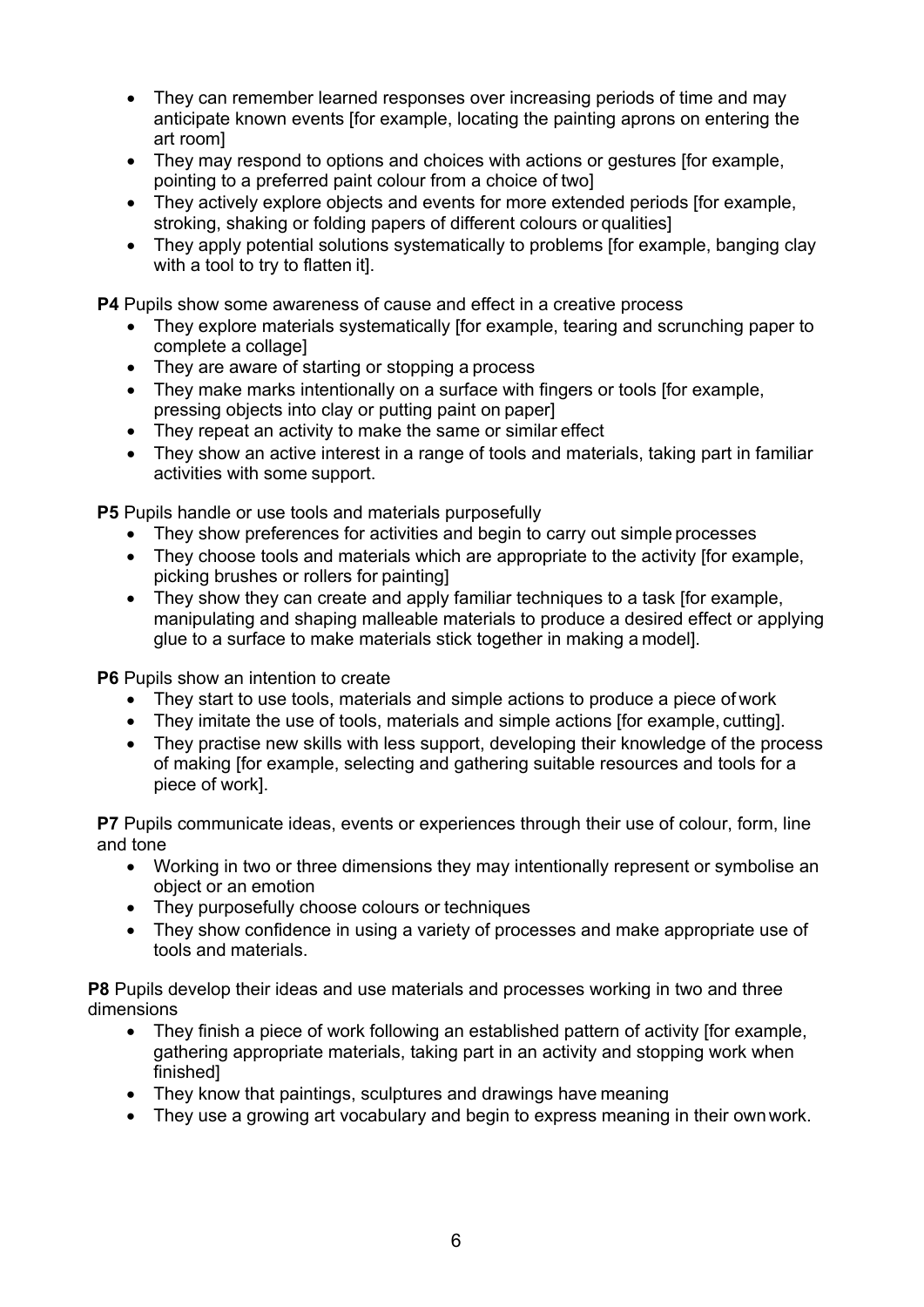# <span id="page-6-0"></span>**Computing**

Performance descriptors:

**P1 (i)** Pupils encounter activities and experiences

- They may be passive or resistant
- They may show simple reflex responses [for example, startling at sudden noises or movements]
- Any participation is fully prompted.

**P1 (ii)** Pupils show emerging awareness of activities and experiences

- They may have periods when they appear alert and ready to focus their attention on certain people, events, objects or parts of objects [for example, attending briefly to lights, sounds or patterns of movement]
- They may give intermittent reactions, [for example, sometimes becoming quiet in response to the vibration of a bubble tube].

**P2 (i)** Pupils begin to respond consistently to familiar people, events and objects

- They react to new activities and experiences [for example, enjoying the movement of air as a nearby electric fan is switched on]
- They begin to show interest in people, events and objects [for example, tracking] moving images briefly across a television or monitor screen]
- They accept and engage in coactive exploration [for example, being encouraged to handle fibre-optic strands].

**P2 (ii)** Pupils begin to be proactive in their interactions

- They communicate consistent preferences and affective responses [for example, turning towards the source of preferred music]
- They recognise familiar people, events and objects [for example, moving towards the television in a familiar room]
- They perform actions, often by trial and improvement, and they remember learned responses over short periods of time [for example, pressing a switch repeatedly to turn on a light or sound source]
- They cooperate with shared exploration and supported participation [for example, working with an adult or a peer to operate a touch screen].

**P3 (i)** Pupils begin to communicate intentionally

- They seek attention through eye contact, gesture or action
- They request events or activities [for example, pushing another person's hand towards a switch]
- They participate in shared activities with less support.
- They sustain concentration for short periods
- They explore materials in increasingly complex ways [for example, moving in and out of a sound beam to create different effects]
- They observe the results of their own actions with interest [for example, feeling the changing vibrations as they switch a massage table on and off]
- They remember learned responses over more extended periods [for example, returning to a favourite item of equipment in the multi-sensory environment from session to session].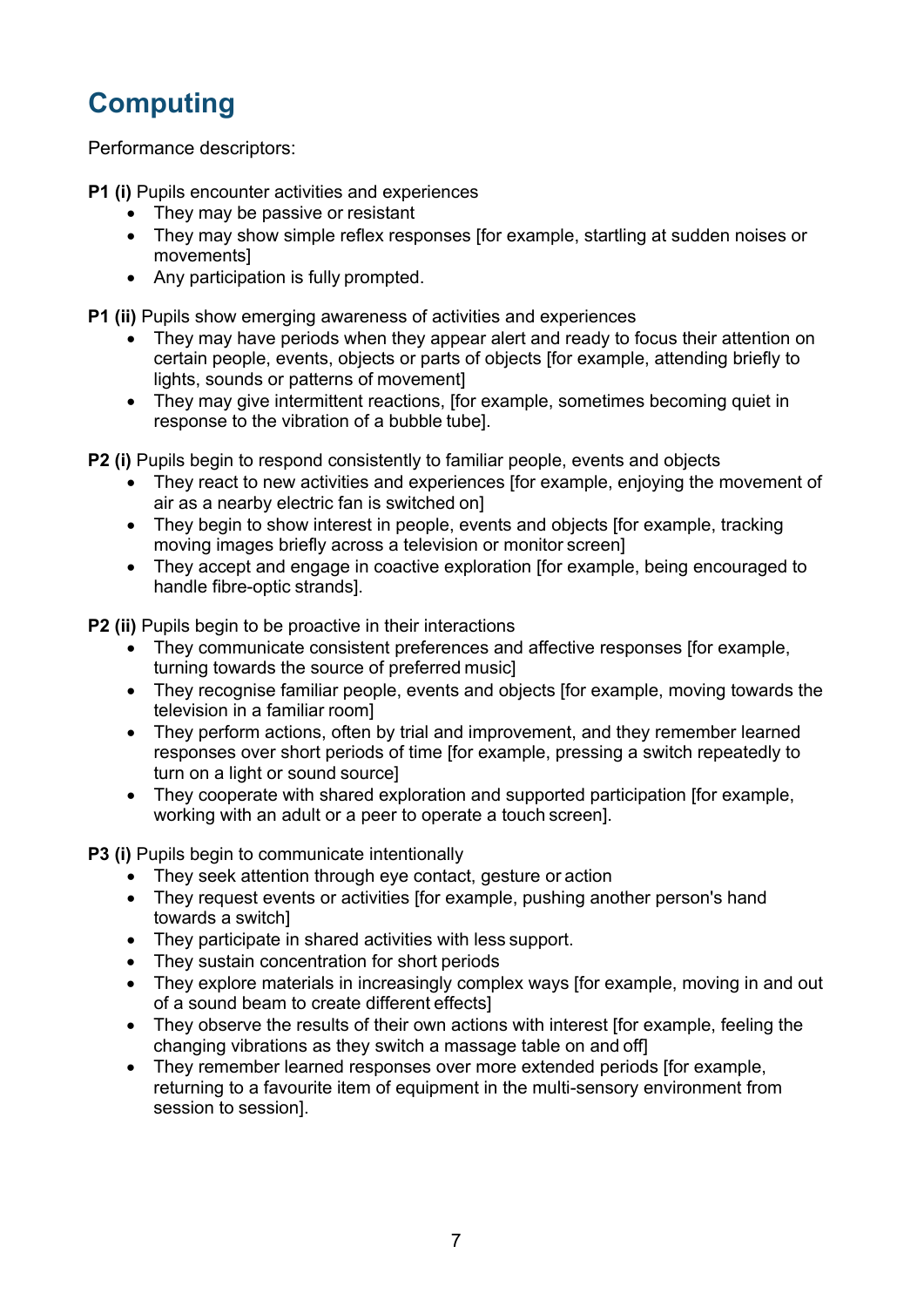**P3 (ii)** Pupils use emerging conventional communication

- They greet known people and may initiate interactions and activities [for example, switching on a tape or CD player]
- They can remember learned responses over increasing periods of time and may anticipate known events [for example, looking at the monitor screen as they activate a concept keyboard]
- They may respond to options and choices with actions or gestures [for example, operating one switch rather than another to achieve a desired result]
- They actively explore objects and events for more extended periods [for example, creating effects using a touch screen]
- They apply potential solutions systematically to problems [for example, pressing a switch repeatedly after the power source has been turned off].

**P4** Pupils make selections to communicate meanings, [for example, identifying a symbol or creating a sound]

- Pupils make selections to generate familiar/preferred sounds or images. They know that certain actions produce predictable results [for example, using a switch to activate a tape recorder]
- The assumption is that the pupil will use their preferred method of access throughout.

**P5** Pupils use computer programs, for example, to move a device to manipulate something on screen

• They make connections between control devices and information on screen [for example, pressing a specific graphic on a touch screen].

**P6** Pupils use Information and Communications Technology (ICT) to interact with other pupils and adults [for example, touching the screen to respond to another's action in an onscreen game].

- They use a keyboard or touch screen to select letters and/or images for their own names
- They show they understand that information can be stored on a computer [for example, they ask to see a picture saved earlier]
- They respond to simple instructions to control a device [for example, using a photocopier to duplicate their work]
- They operate some devices independently.

**P7** Pupils gather information from different sources

- They use ICT to communicate meaning and express ideas in a variety of contexts [for example, choosing digitised photographs or video clips for their personal profiles]
- They begin to choose equipment and software for a familiar activity [for example, using a writing-with-symbols programme to send a message home].

**P8** Pupils find similar information in different formats, (photo in paper, in book, on website, from TV programme)

- Pupils use ICT to communicate and present their ideas [for example, recording sounds on tape and replaying them or taking photographs of their own work]
- Pupils can load a resource and make a choice from it [for example, a particular game on a CD, a section of a DVD, tracks on a music CD, a game on a games console]
- They communicate about their use of ICT.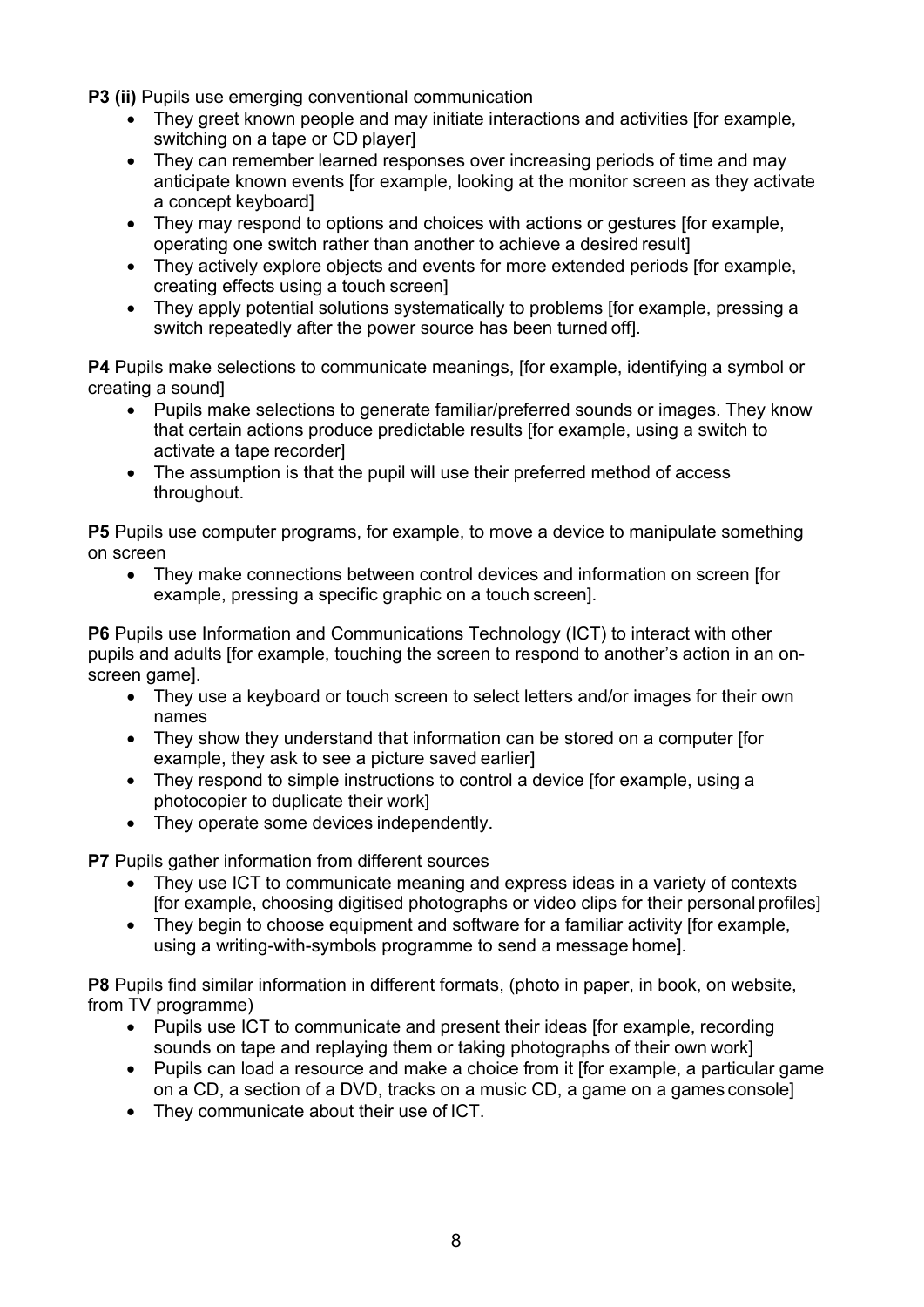# <span id="page-8-0"></span>**Design and Technology**

Performance descriptors:

**P1 (i)** Pupils encounter activities and experiences

- They may be passive or resistant
- They may show simple reflex responses [for example, startling at sudden noises or movements]
- Any participation is fully prompted.

**P1 (ii)** Pupils show emerging awareness of activities and experiences

- They may have periods when they appear alert and ready to focus their attention on certain people, events, objects or parts of objects [for example, pausing over food smells in the room]
- They may give intermittent reactions [for example, sometimes briefly grasping materials placed in their hands].

**P2 (i)** Pupils begin to respond consistently to familiar people, events and objects

- They react to new activities and experiences [for example, turning to a particular food item]
- They begin to show interest in people, events and objects [for example, briefly focusing on the sound of a making activity]
- They accept and engage in coactive exploration [for example, with staff support, feeling the textures of wood, metal, plastic, fabric and foods].

**P2 (ii)** Pupils begin to be proactive in their interactions

- They communicate consistent preferences and affective responses [for example, turning towards a particular food item or colour product]
- They recognise familiar people, events and objects [for example, grasping the handle of a tool]
- They perform actions, often by trial and improvement, and they remember learned responses over short periods of time [for example, lifting and lowering a tool or pressing their fingers into soft dough several times]
- They cooperate with shared exploration and supported participation [for example, working with an adult to apply glue to a surface].

**P3 (i)** Pupils begin to communicate intentionally

- They seek attention through eye contact, gesture or action.
- They request events or activities [for example, reaching out towards a particular piece of equipment].
- They participate in shared activities with less support. They sustain concentration for short periods
- They explore materials in increasingly complex ways [for example, tearing, squashing, mixing or bending materials]
- They observe the results of their own actions with interest [for example, after bending materials]
- They remember learned responses over more extended periods [for example, banging with a hammer].

**P3 (ii)** Pupils use emerging conventional communication

• They greet known people and may initiate interactions and activities [for example, pushing the spoon into the mixing bowl]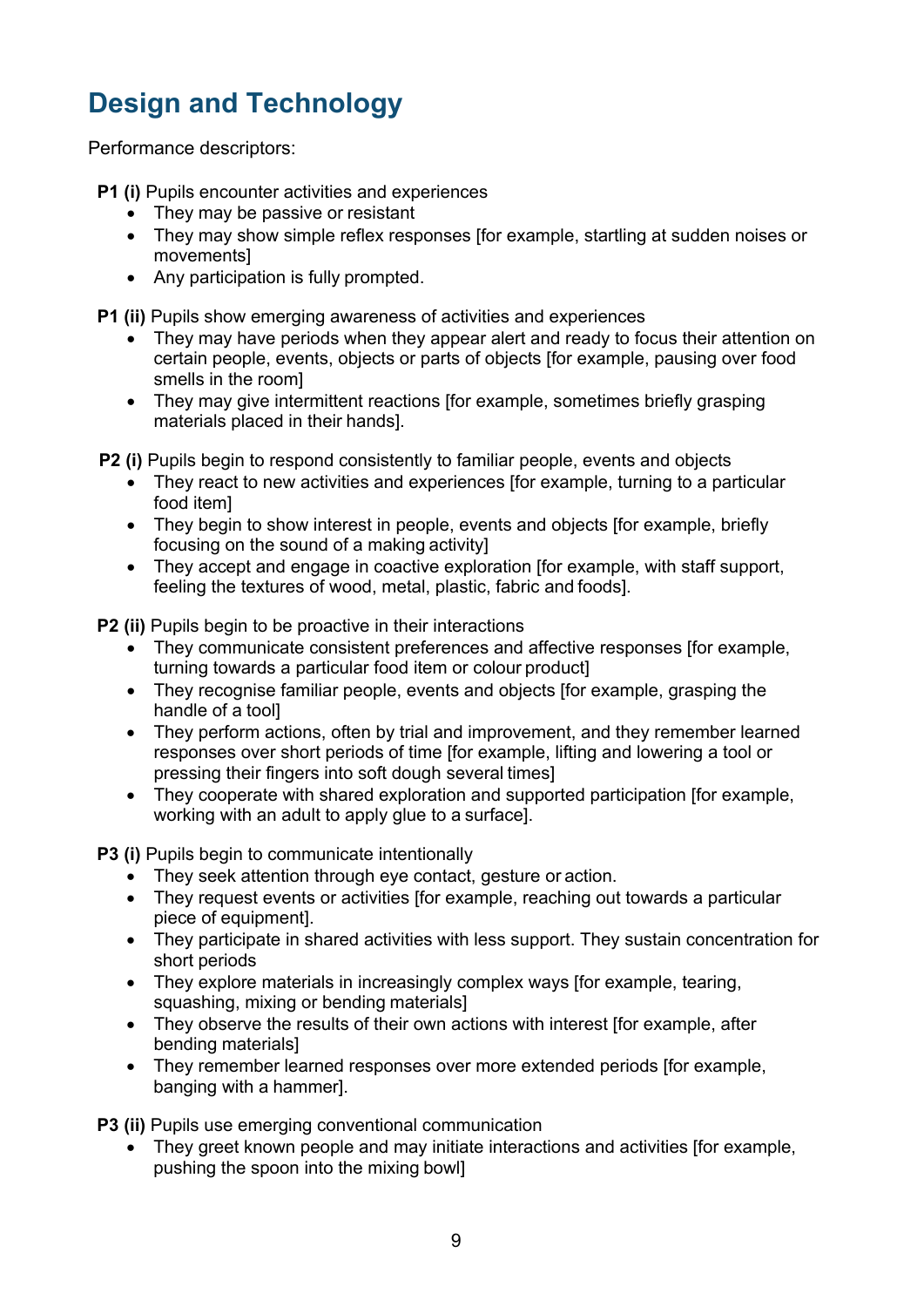- They can remember learned responses over increasing periods of time and may anticipate known events [for example, covering their ears before a loud sound]
- They may respond to options and choices with actions or gestures [for example, picking up one tool rather than another]
- They actively explore objects and events for more extended periods [for example, banging, scraping, rubbing or pressing tools against a surface]
- They apply potential solutions systematically to problems [for example, pressing materials together].

**P4** With help, pupils begin to assemble components provided for an activity [for example, placing bricks together]

- They contribute to activities by coactively grasping and moving simple tools, [for example, a glue spreader]
- They explore options within a limited range of materials [for example, adding grapes or chopped apple to a fruit salad].

**P5** Pupils use a basic tool, with support [for example, pushing a roller]

• They demonstrate preferences for products, materials and ingredients [for example, selecting a preferred filling for a sandwich].

**P6** Pupils recognise familiar products and explore the different parts they are made from

- They watch others using a basic tool and copy the actions [for example, preparing a surface with a glass paper block]
- They begin to offer responses to making activities [for example, suggesting the colour or shape of a product].

**P7** Pupils operate familiar products, with support, and explore how they work

- They use basic tools or equipment in simple processes, chosen in negotiation with staff [for example, in cutting or shaping materials].
- They begin to communicate preferences in their designing and making [for example, adding selected felt shapes to fabric].

**P8** Pupils explore familiar products and communicate views about them when prompted

- With help, they manipulate a wider range of basic tools in making activities [for example, joining components together to make their intended product]
- They begin to contribute to decisions about what they will do and how [for example, communicating their approval of certain features of a process].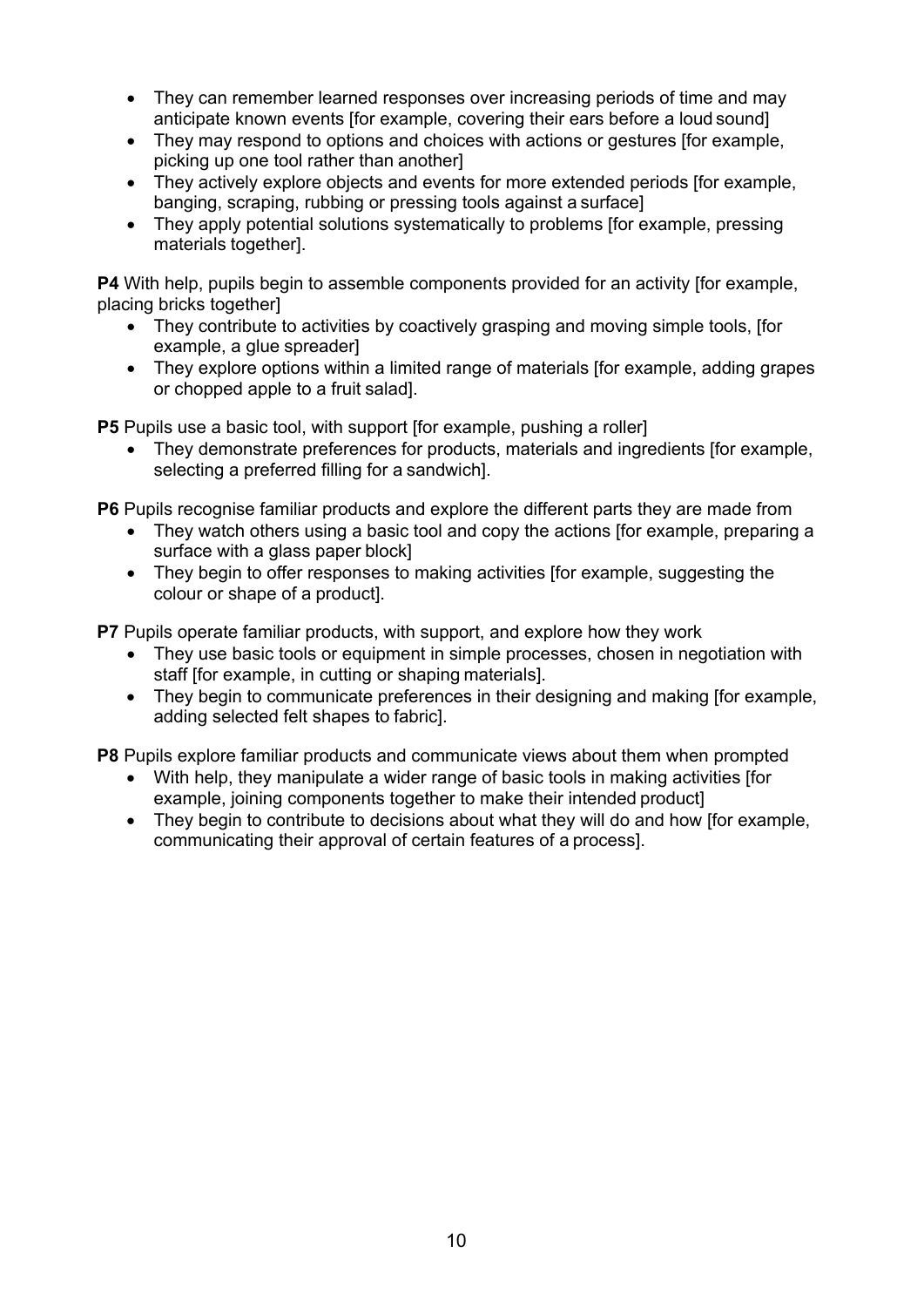# <span id="page-10-0"></span>**English**

Performance descriptors across subjects:

**P1 (i)** Pupils encounter activities and experiences

- They may be passive or resistant
- They may show simple reflex responses, [for example, startling at sudden noises or movements]
- Any participation is fully prompted.

**P1 (ii)** Pupils show emerging awareness of activities and experiences

- They may have periods when they appear alert and ready to focus their attention on certain people, events, objects or parts of objects [for example, attending briefly to interactions with a familiar person]
- They may give intermittent reactions [for example, sometimes becoming excited in the midst of social activity].

**P2 (i)** Pupils begin to respond consistently to familiar people, events and objects

- They react to new activities and experiences [for example, withholding their attention]
- They begin to show interest in people, events and objects [for example, smiling at familiar people]
- They accept and engage in coactive exploration [for example, focusing their attention on sensory aspects of stories or rhymes when prompted].

**P2 (ii)** Pupils begin to be proactive in their interactions

- They communicate consistent preferences and affective responses [for example, reaching out to a favourite person]
- They recognise familiar people, events and objects [for example, vocalising or gesturing in a particular way in response to a favourite visitor]
- They perform actions, often by trial and improvement, and they remember learned responses over short periods of time [for example, showing pleasure each time a particular puppet character appears in a poem dramatised with sensory cues]
- They cooperate with shared exploration and supported participation [for example, taking turns in interactions with a familiar person, imitating actions and facial expressions].

**P3 (i)** Pupils begin to communicate intentionally

- They seek attention through eye contact, gesture or action
- They request events or activities [for example, pointing to key objects or people]
- They participate in shared activities with less support. They sustain concentration for short periods.
- They explore materials in increasingly complex ways [for example, reaching out and feeling for objects as tactile cues to events]
- They observe the results of their own actions with interest [for example, listening to their own vocalisations]
- They remember learned responses over more extended periods [for example, following the sequence of a familiar daily routine and responding appropriately].

**P3 (ii)** Pupils use emerging conventional communication

They greet known people and may initiate interactions and activities [for example, prompting another person to join in with an interactive sequence].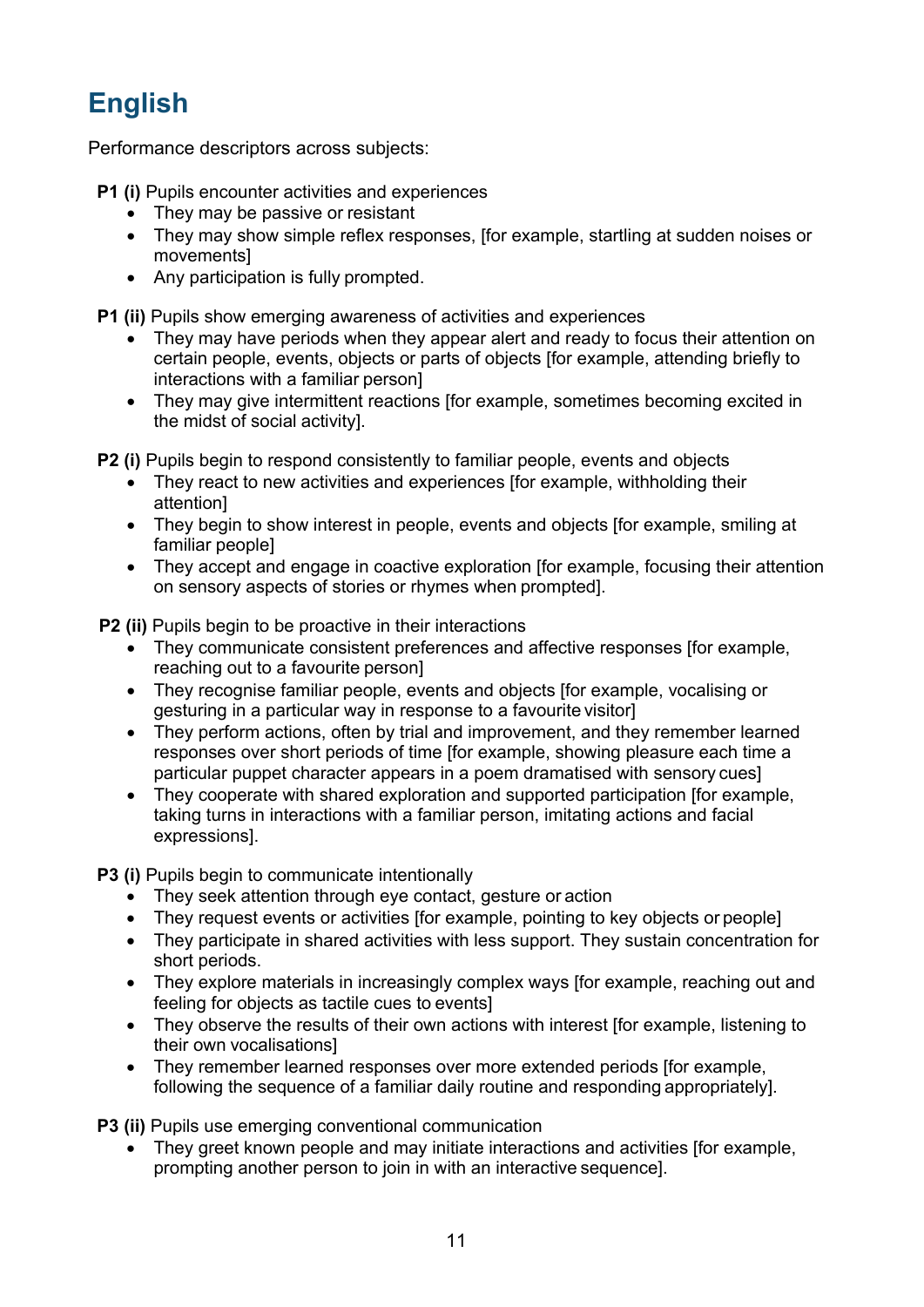- They can remember learned responses over increasing periods of time and may anticipate known events [for example, pre-empting sounds or actions in familiar poems]
- They may respond to options and choices with actions or gestures [for example, by nodding or shaking their heads]
- They actively explore objects and events for more extended periods [for example, turning the pages in a book shared with another person]
- They apply potential solutions systematically to problems [for example, bringing an object to an adult in order to request a new activity].

#### <span id="page-11-0"></span>**Speaking**

**P4** Pupils repeat, copy and imitate between 10 and 50 single words, signs or phrases or use a repertoire of objects of reference or symbols

• They use single words, signs and symbols for familiar objects [for example, cup, biscuit], and to communicate about events and feelings [for example, likes and dislikes].

**P5** Pupils combine two key ideas or concepts

- They combine single words, signs or symbols to communicate meaning to a range of listeners [for example, 'Mummy gone' or 'more drink']
- They make attempts to repair misunderstandings without changing the words used [for example, by repeating a word with a different intonation or facial expression]
- Pupils use a vocabulary of over 50 words.

**P6** Pupils initiate and maintain short conversations using their preferred medium of communication

- They ask simple questions to obtain information [for example, 'Where's the cat?']
- They can use prepositions, such as 'in' or 'on', and pronouns, such as 'my' or 'it', correctly.

**P7** Pupils use phrases with up to three key words, signs or symbols to communicate simple ideas, events or stories to others [for example, 'I want big chocolate muffin']

- They use regular plurals correctly
- They communicate ideas about present, past and future events and experiences, using simple phrases and statements [for example, 'We going cinema on Friday']
- They contribute appropriately one-to-one and in small group discussions and role play
- They use the conjunction and to link ideas or add new information beyond what is asked.

**P8** They link up to four key words, signs or symbols in communicating about their own experiences or in telling familiar stories, both in groups and one-to- one [for example, 'The hairy giant shouted at Finn']

- They use an extensive vocabulary to convey meaning to the listener
- They can use possessives [for example, 'Johnny's coat']
- They take part in role play with confidence
- They use conjunctions that suggest cause [for example, 'cos,' to link ideas].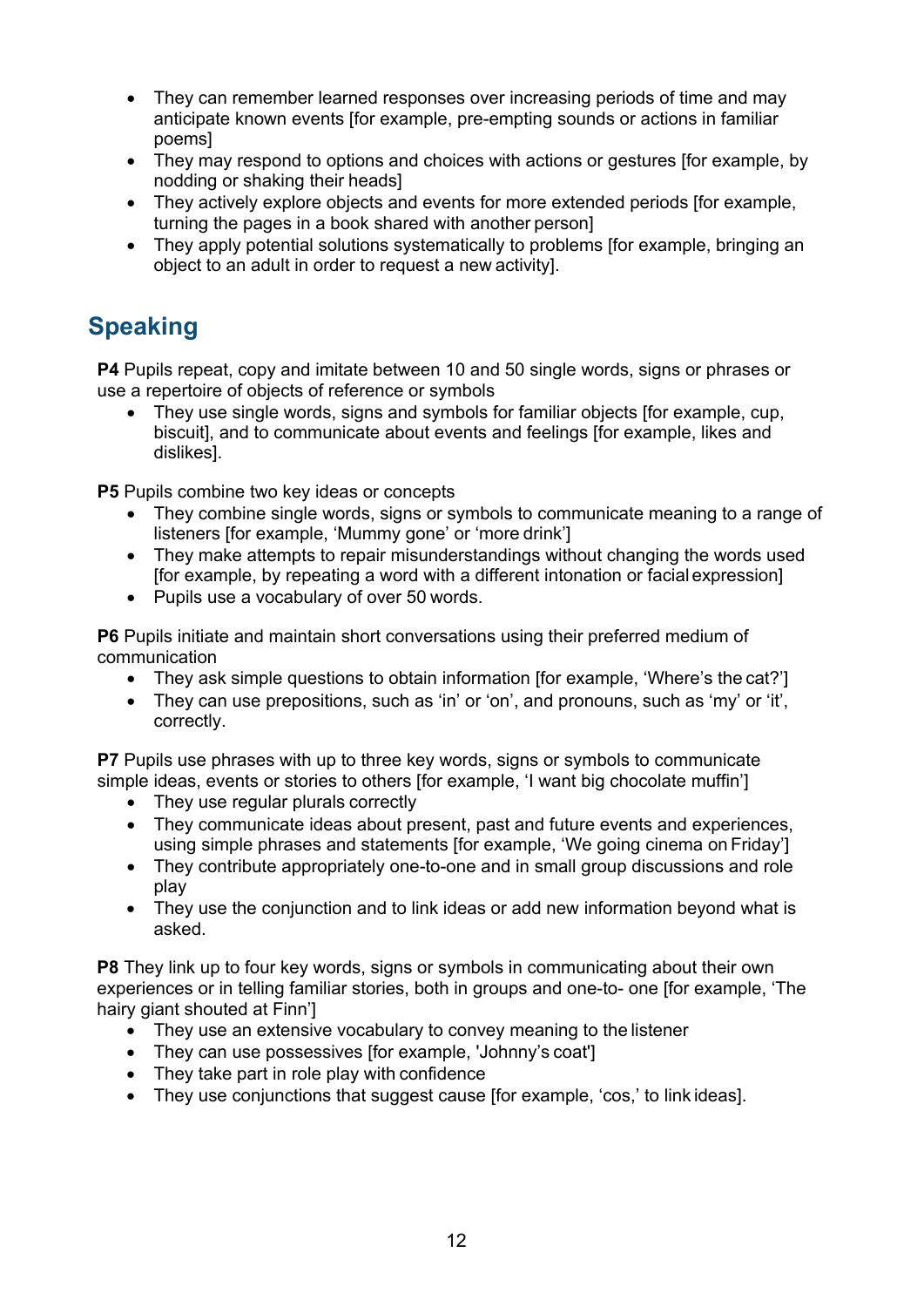#### <span id="page-12-0"></span>**Listening**

**P4** Pupils demonstrate an understanding of at least 50 words, including the names of familiar objects

• Pupils respond appropriately to simple requests which contain one key word, sign or symbol in familiar situations [for example, 'Get your coat', 'Stand up' or ' Clap your hands'].

**P5** Pupils respond appropriately to questions about familiar or immediate events or experiences [for example, 'Where is the ball?', 'What are you doing?', 'Is it yellow?']

• They follow requests and instructions containing at least two key words, signs or symbols [for example, 'Put the spoon in the dish', 'Give the book to Johnny'].

**P6** Pupils respond to others in group situations [for example, taking turns appropriately in a game such as 'Pass the parcel']

• They follow requests and instructions with three key words, signs or symbols [for example, 'Give me the little red book'].

**P7** Pupils listen, attend to and follow stories for short stretches of time

- They follow requests and instructions with four key words, signs or symbols [for example, 'Get the big book about dinosaurs from the library']
- They attend to, and respond to, questions from adults and their peers about experiences, events and stories [for example, 'Where has the boy gone?'].

**P8** Pupils take part in role play with confidence

• Pupils listen attentively. They respond appropriately to questions about why or how [for example 'Why does a bird make a nest?', 'How do we copy this picture?'].

#### <span id="page-12-1"></span>**Reading**

**P4** Pupils listen and respond to familiar rhymes and stories

• They show some understanding of how books work [for example, turning pages and holding the book the right way up].

**P5** Pupils select a few words, symbols or pictures with which they are particularly familiar and derive some meaning from text, symbols or pictures presented in a way familiar to them

- They match objects to pictures and symbols [for example choosing between two symbols to select a drink or seeing a photograph of a pupil and eye-pointing at the pupil]
- They show curiosity about content at a simple level [for example, they may answer basic two key-word questions about a story].

**P6** Pupils select and recognise or read a small number of words or symbols linked to a familiar vocabulary [for example, name, people, objects or actions].

• They match letters and short words.

**P7** Pupils show an interest in the activity of reading

- They predict elements of a narrative [for example, when the adult stops reading, pupils fill in the missing word]
- They distinguish between print or symbols and pictures in texts. They understand the conventions of reading [for example, following text left to right, top to bottom and page following page]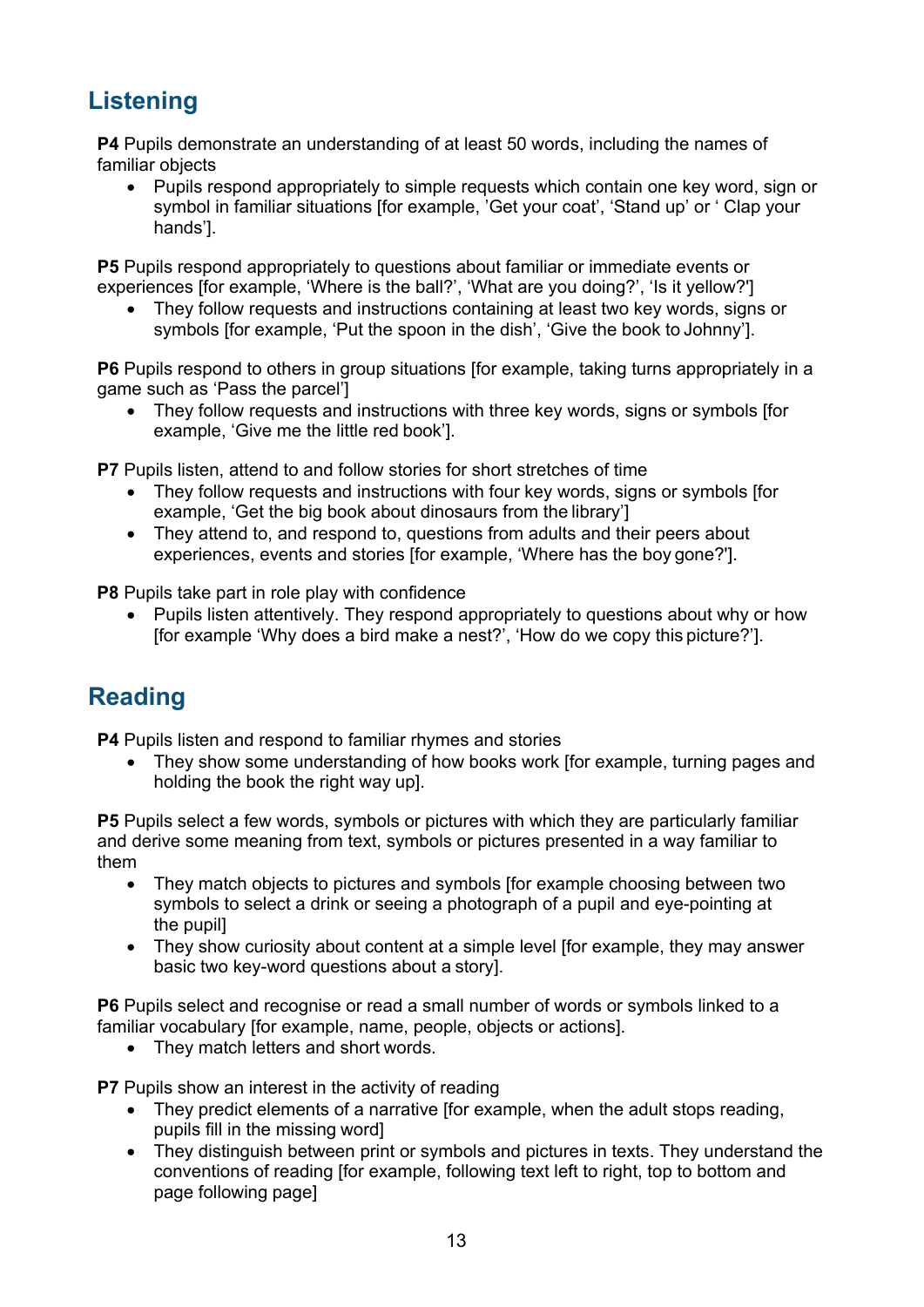• They know that their name is made up of letters.

**P8** Pupils understand that words, symbols and pictures convey meaning

- They recognise or read a growing repertoire of familiar words or symbols, including their own names
- They recognise at least half the letters of the alphabet by shape, name or sound
- They associate sounds with patterns in rhymes, with syllables, and with words or symbols.

#### <span id="page-13-0"></span>**Writing**

**P4** Pupils show that they understand that marks and symbols convey meaning [for example, placing photographs or symbols on a timetable or in a sequence]

• They make marks or symbols in their preferred mode of communication.

**P5** Pupils produce meaningful marks or symbols associated with their own name or familiar spoken words, actions, images or events [for example, contributing to records of their own achievements or to books about themselves, their families and interests]

- They trace, overwrite or copy shapes and straight line patterns.
- **P6** Pupils produce or write their name in letters or symbols
	- They copy letter forms [for example, labels and/or captions for pictures or for displays].

**P7** Pupils group letters and leave spaces between them as though they are writing separate words

• They are aware of the sequence of letters, symbols and words ifor example, selecting and linking symbols together, writing their names and one or two other simple words correctly from memory].

**P8** Pupils show awareness that writing can have a range of purposes [for example, in relation to letters, lists or stories]

- They show understanding of how text is arranged on the page [for example, by writing or producing letter sequences going to left to right]
- They write or use their preferred mode of communication to set down their names with appropriate use of upper- and lower-case letters or appropriate symbols.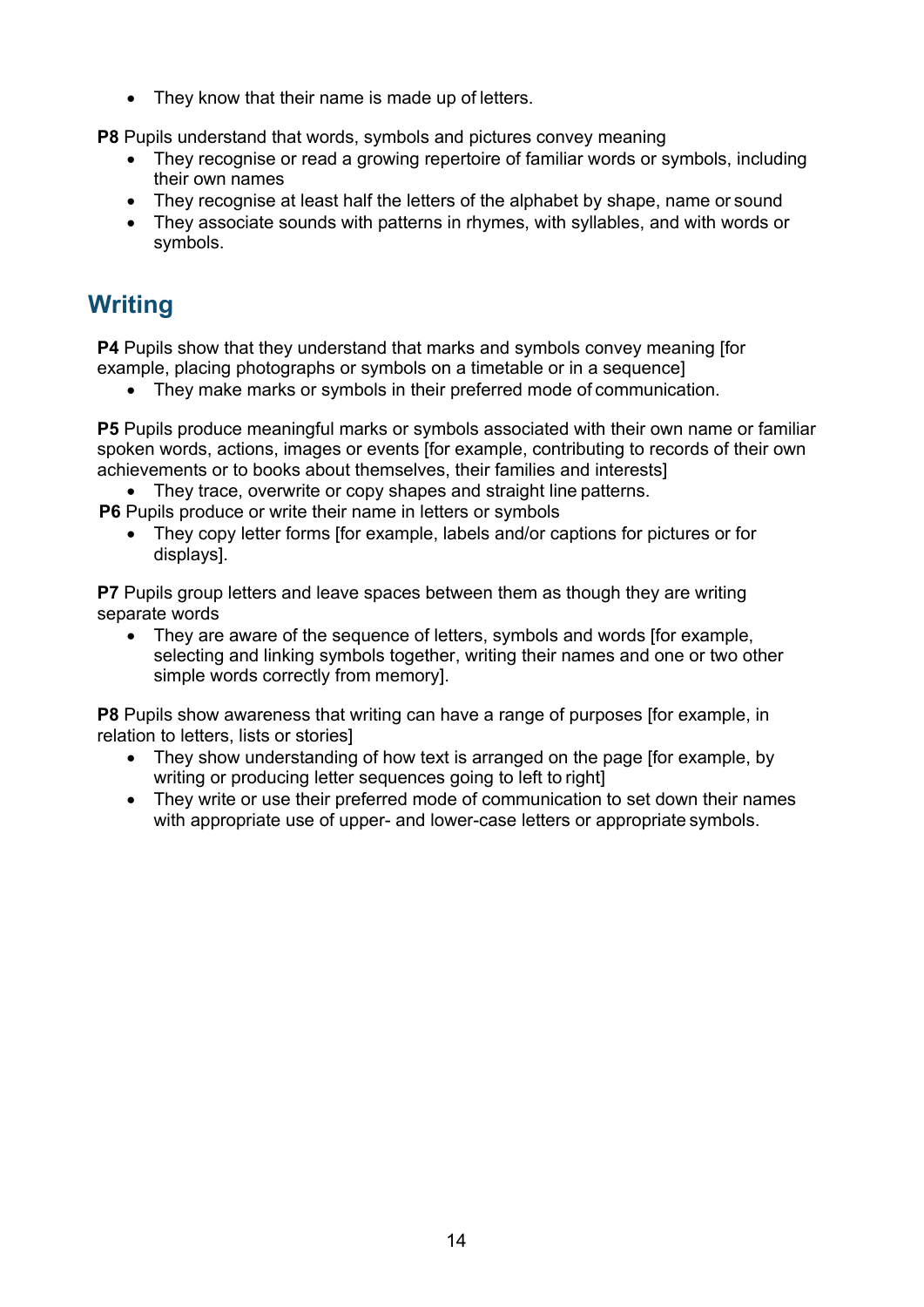## <span id="page-14-0"></span>**Geography**

Performance descriptors:

**P1 (i)** Pupils encounter activities and experiences

- They may be passive or resistant
- They may show simple reflex responses [for example, startling at sudden noises or movements]. Any participation is fully prompted.

**P1 (ii)** Pupils show emerging awareness of activities and experiences

- They may have periods when they appear alert and ready to focus their attention on certain people, events, objects or parts of objects [for example, listening to trees moving in a breeze]
- They may give intermittent reactions [for example, sometimes responding when moving from a warm/dark/indoor space to a cool/light/outdoor environment].

**P2 (i)** Pupils begin to respond consistently to familiar people, events and objects

- They react to new activities and experiences [for example, splashing their feet in waterl
- They begin to show interest in people, events and objects [for example, briefly looking around in different indoor and outdoor environments]
- They accept and engage in coactive exploration [for example, feeling the textures of different items of clothing].

**P2 (ii)** Pupils begin to be proactive in their interactions

- They communicate consistent preferences and affective responses [for example, giving distinctive responses in different rooms around the school]
- They recognise familiar people, events and objects [for example, showing excitement when meeting the swimming instructor at the poolside]
- They perform actions, often by trial and improvement, and they remember learned responses over short periods of time [for example, repeatedly patting aromatic plants in the sensory garden]
- They cooperate with shared exploration and supported participation [for example, moving over different outdoor surfaces].

**P3 (i)** Pupils begin to communicate intentionally

- They seek attention through eye contact, gesture or action.
- They request events or activities [for example, moving over different outdoor surfaces]
- They participate in shared activities with less support
- They sustain concentration for short periods
- They explore materials in increasingly complex ways [for example, pressing tools into wet or dry sand]
- They observe the results of their own actions with interest [for example, disturbing the surface of still water with their fingers]
- They remember learned responses over more extended periods [for example, returning to a favourite location, plant or item of equipment in the school grounds day after day].

**P3 (ii)** Pupils use emerging conventional communication

They greet known people and may initiate interactions and activities [for example, prompting a midday supervisory assistant to push them in a swing seat]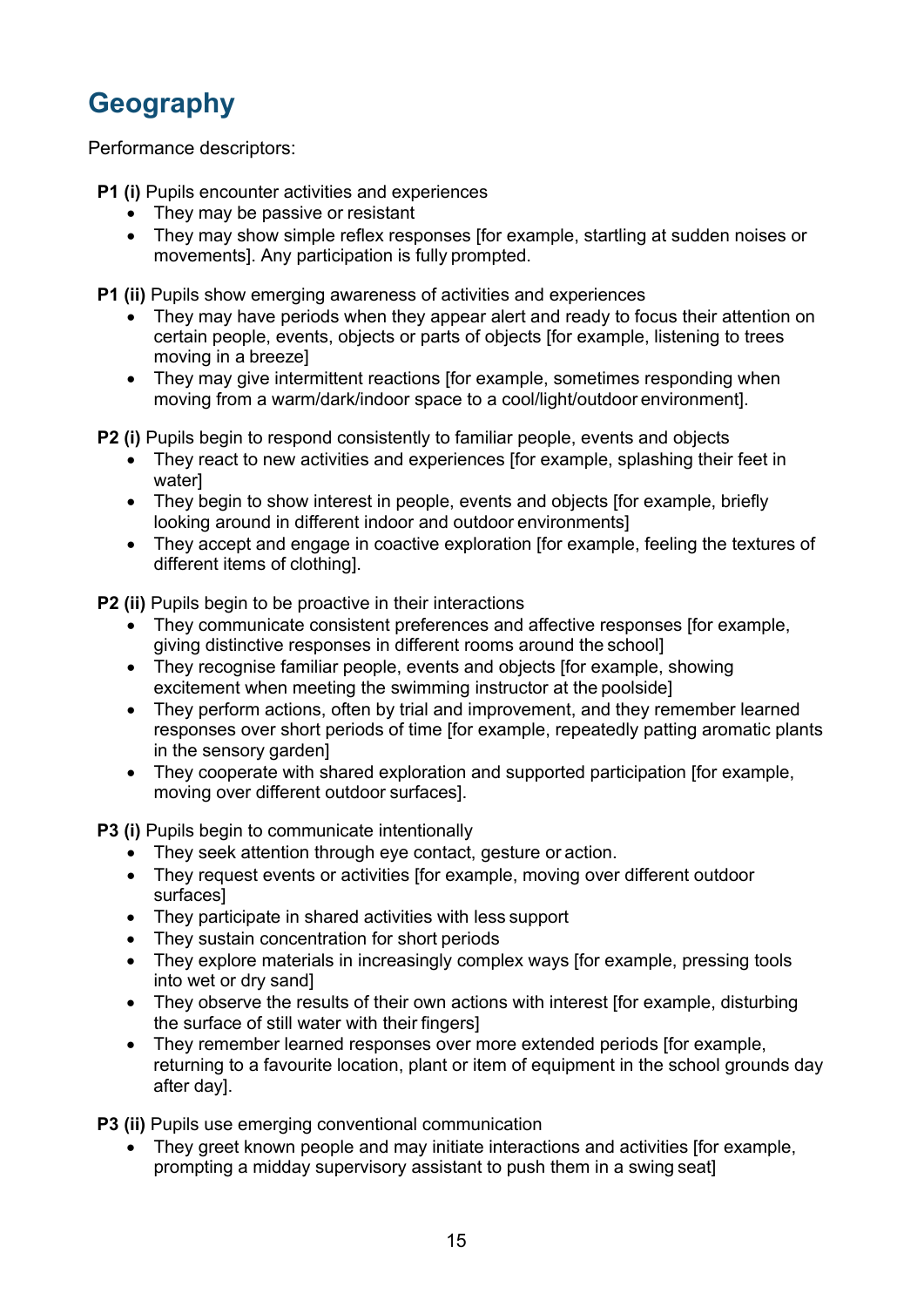- They can remember learned responses over increasing periods of time and may anticipate known events [for example, moving to the fish tank when the fish food is taken down from the shelf]
- They may respond to options and choices with actions or gestures [for example, turning on the fan rather than a lamp on a warm, sunny day]
- They actively explore objects and events for more extended periods [for example, picking up pebbles and shells at the beach]
- They apply potential solutions systematically to problems [for example, pressing the button at a pedestrian crossing on a familiar route to the shops].

**P4** Pupils extend the skills to help them explore the world

- They handle artefacts and materials given to them [for example, looking at the postal worker's bag and letters, or using a bin to collect litter]
- They know that certain actions produce predictable results [for example, pushing the button will make the fire engine siren sound]
- They know familiar places and people and what they are there for [for example, park, school, police person, and use gestures, signs, symbols or single words to show that they know them].

**P5** Pupils consolidate a sense of place and direction [for example, they can follow set routes around familiar places]

- They show their awareness (through gestures, signs, symbols or words) of significant differences between specific physical/natural and human/made features of places [for example, 'cars here' on a noisy street, 'cars gone' in the park]
- They can answer simple questions about places and people [for example, 'Who can help us?']
- They start to sort and classify objects in terms of simple features or properties [for example, pebbles or rocks found on a local walk, according to colour or size].

**P6** Pupils understand the differences between the physical/natural and human/made features of places

- They use pictures or symbols to show familiar places and what they are for, such as making simple plans and maps of familiar areas
- They show what they think about different people and environments and answer simple questions about places and people [for example, 'What can you buy in this shop? 'What can you do in the park?'].

**P7** Pupils communicate their preferences about the physical/natural and human/made features of places

- They begin to use symbols to represent direction, and can represent and record key features of a place using models or symbols
- They are aware of their role in caring for their own environment ifor example. watering plants in the classroom or garden, picking up litter].

**P8** Pupils recognise the physical/natural and human / made features of places [for example, identifying buildings and their uses]

- They use simple geographical language to communicate their ideas about various locations, functions and roles
- They use resources given to them and their own observations to respond to simple questions about places and people
- They recognise simple symbols or representations on maps and plans
- They show some understanding of environmental awareness and how it relates to their own lives and they express their views on features of the environment which they find attractive or unattractive.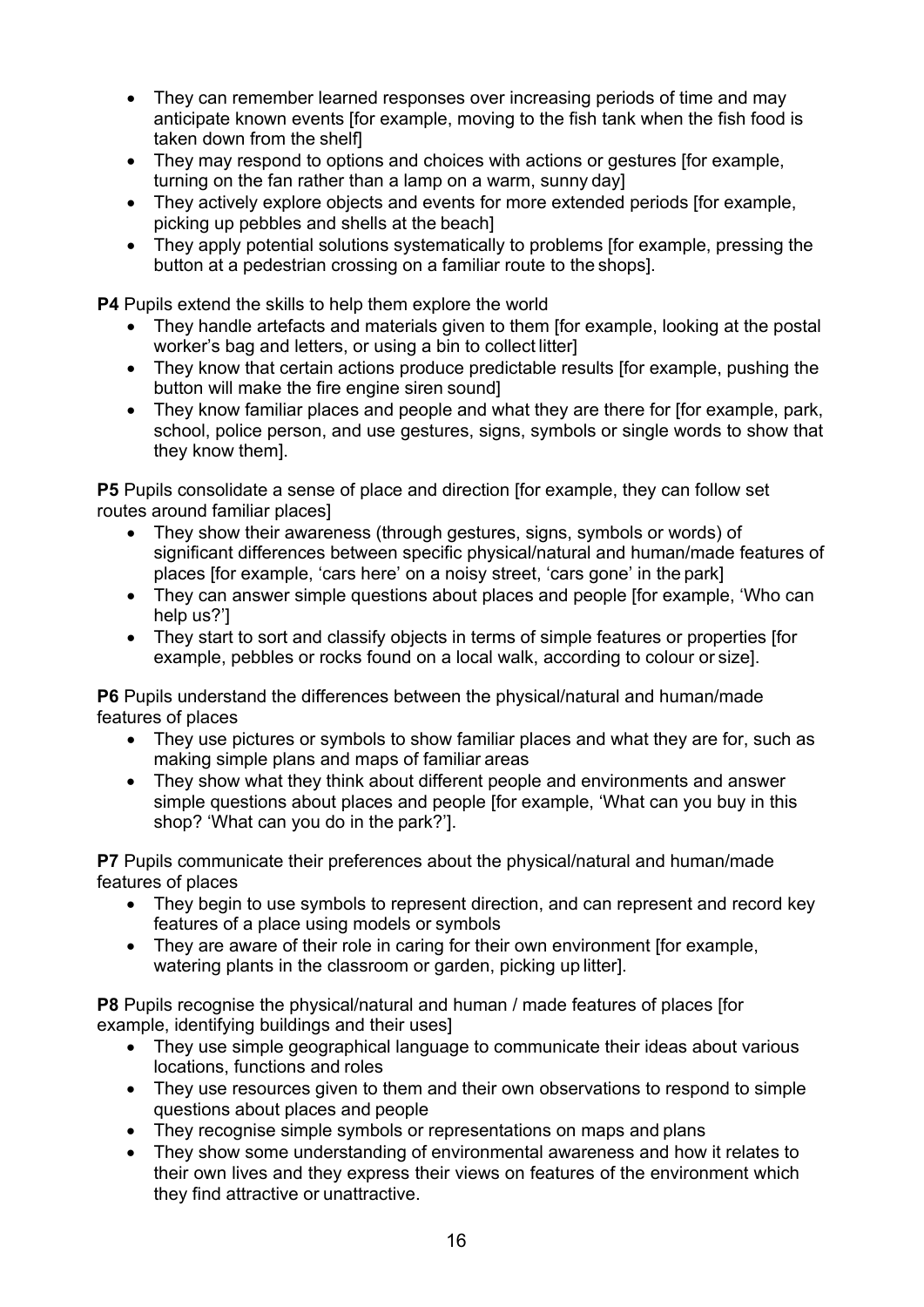## <span id="page-16-0"></span>**History**

Performance descriptors:

**P1 (i)** Pupils encounter activities and experiences

- They may be passive or resistant
- They may show simple reflex responses [for example, startling at sudden noises or movements]. Any participation is fully prompted.

**P1 (ii)** Pupils show emerging awareness of activities and experiences

- They may have periods when they appear alert and ready to focus their attention on certain people, events, objects or parts of objects [for example, catching the smell of old fabric or wooden artefacts]
- They may give intermittent reactions [for example, sometimes becoming quiet or tense when going into an ancient building].

**P2 (i)** Pupils begin to respond consistently to familiar people, events and objects

- They react to new activities and experiences [for example, looking to the source of unfamiliar sights and sounds in dramatisations of historical events]
- They begin to show interest in people, events and objects [for example, tracking] historical artefacts into or out of their field of awareness]
- They accept and engage in coactive exploration [for example, touching wood, stone or old brick structures during site visits].

**P2 (ii)** Pupils begin to be proactive in their interactions

- They communicate consistent preferences and affective responses [for example, wanting to look at a particular photograph]
- They recognise familiar people, events and objects [for example, smiling at an item from their own family home]
- They perform actions, often by trial and improvement, and they remember learned responses over short periods of time [for example, patting an old toy].
- They cooperate with shared exploration and supported participation [for example, when handling historical artefacts].

**P3 (i)** Pupils begin to communicate intentionally

- They seek attention through eye contact, gesture or action
- They request events or activities [for example, vocalising for more sound in a simulation of historical events]
- They participate in shared activities with less support. They sustain concentration for short periods
- They explore materials in increasingly complex ways [for example, looking at, and touching, old objects]
- They observe the results of their own actions with interest [for example, when exploring an antique mechanical toy]
- They remember learned responses over more extended periods [for example, recalling gestures used in a dramatisation of a historical story from session to session].

**P3 (ii)** Pupils use emerging conventional communication

• They greet known people and may initiate interactions and activities [for example, prompting an adult to look through a family album with them]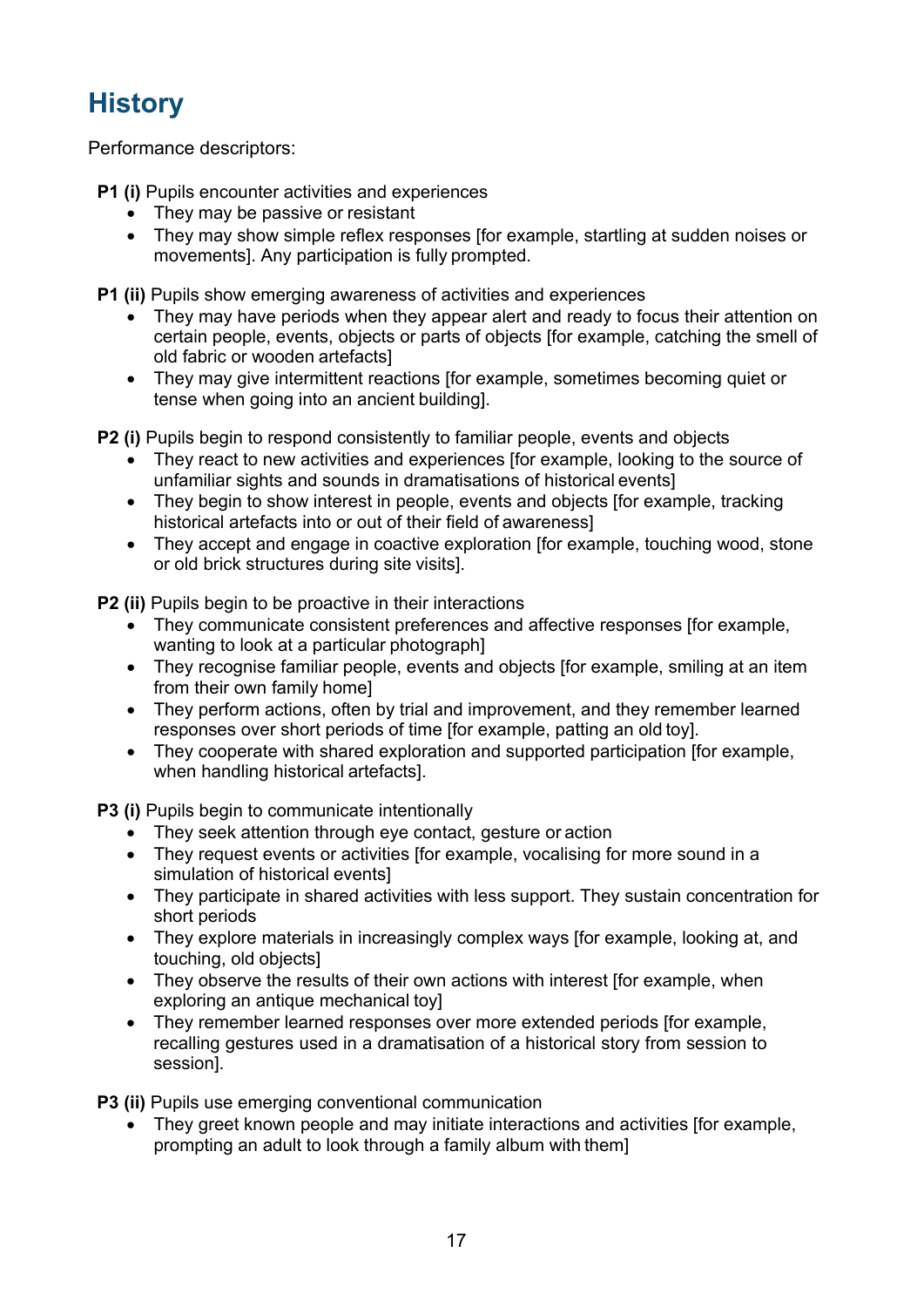- They can remember learned responses over increasing periods of time and may anticipate known events [for example, becoming excited at a key moment in a video of a school trip or family holiday]
- They may respond to options and choices with actions or gestures [for example, eyepointing to an old toy from their own past]
- They actively explore objects and events for more extended periods [for example, moving around a historical site]
- They apply potential solutions systematically to problems [for example, gesturing] towards the location for a new activity at the end of a session].

**P4** Pupils recognise themselves and other people in pictures of the recent past

- They link the passage of time with a variety of indicators [for example, weekend activities, summer holidays or seasonal changes]
- They use single words, signs or symbols to confirm the function of everyday items from the past [for example, 'cup', 'bed', 'house'].

**P5** Pupils know they took part in past events and they listen and respond to familiar stories about their own past

- They begin to communicate about activities and events in the past [for example, saying or signing 'baby toys'] in response to personal items from their own early childhood
- With some prompting or support, they answer simple questions about historical artefacts and buildings [for example, identifying a bowl as being made out of wood].

**P6** Pupils recognise and make comments about themselves and people they know in pictures of the more distant past

- They recognise some obvious distinctions between the past and the present in their own lives and communicate about these [for example, noting their attendance at a different school in the past]
- They begin to pick historical artefacts out from collections of items [for example, identifying old plates, items of clothing or hand tools].

**P7** Pupils begin to recognise some distinctions between the past and present in other people's lives as well as their own and communicate about these in simple phrases and statements

• They listen to and follow stories about people and events in the past as well as events in their own lives. They sort objects to given criteria [for example, old toys and new toys].

**P8** Pupils indicate if personal events and objects belong in the past or present

- They begin to use some common words, signs or symbols to indicate the passage of time [for example, now/then, today/yesterday]
- They can recount episodes from their own past and some details from other historical events with prompts [for example, past school or local events]
- They answer simple questions about historical stories and artefacts.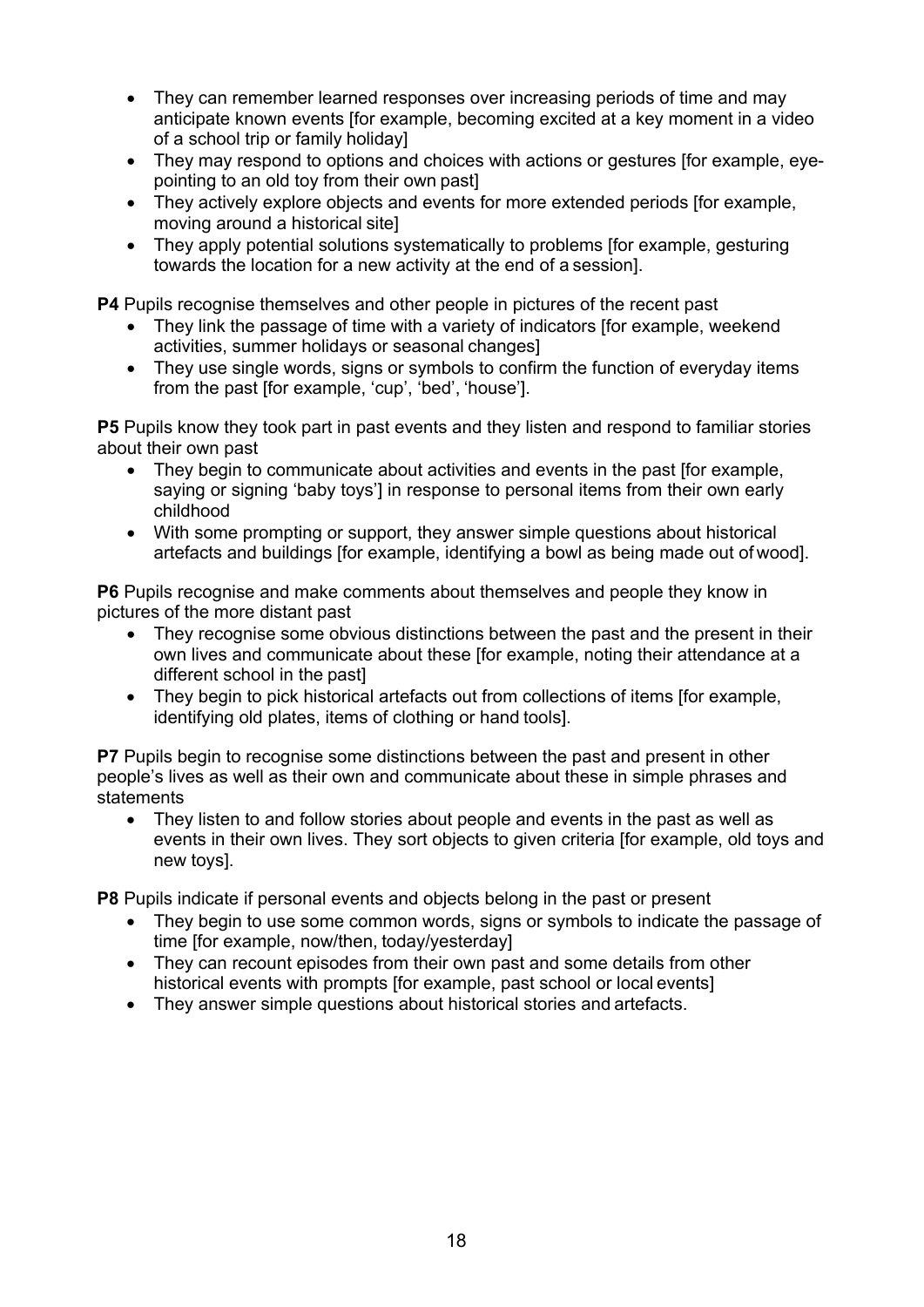### <span id="page-18-0"></span>**Mathematics**

Performance descriptors across subjects:

**P1 (i)** Pupils encounter activities and experiences

- They may be passive or resistant
- They may show simple reflex responses [for example, startling at sudden noises or movements]. Any participation is fully prompted.

**P1 (ii)** Pupils show emerging awareness of activities and experiences

- They may have periods when they appear alert and ready to focus their attention on certain people, events, objects or parts of objects,[for example, grasping objects briefly when they are placed in their hand]
- They may give intermittent reactions [for example, sometimes showing surprise at the sudden presence or absence of an event or object].

**P2 (i)** Pupils begin to respond consistently to familiar people, events and objects

- They react to new activities and experiences [for example, becoming excited or alarmed when a routine is broken]
- They begin to show interest in people, events and objects [for example, tracking] objects briefly across their field of awareness]
- They accept and engage in coactive exploration [for example, lifting objects briefly towards the face in shared investigations].

**P2 (ii)** Pupils begin to be proactive in their interactions

- They communicate consistent preferences and affective responses [for example, showing a desire to hold a favourite object]
- They recognise familiar people, events and objects [for example, looking towards their own lunch box when offered a selection]
- They perform actions, often by trial and improvement, and they remember learned responses over short periods of time [for example, repeating an action with a familiar item of equipment]
- They cooperate with shared exploration and supported participation [for example, handling and feeling the texture of objects passed to them].

**P3 (i)** Pupils begin to communicate intentionally

- They seek attention through eye contact, gesture or action
- They request events or activities [for example, pushing an item of equipment towards a member of staff].
- They participate in shared activities with less support.
- They sustain concentration for short periods
- They explore materials in increasingly complex ways [for example, banging or rubbing objects together]
- They observe the results of their own actions with interest [for example, as they throw or drop objects on to different surfaces]
- They remember learned responses over more extended periods [for example, remembering how to activate a pop-up object from a previous lesson].

**P3 (ii)** Pupils use emerging conventional communication

• They greet known people and may initiate interactions and activities [for example, dropping objects to prompt interventions from adults]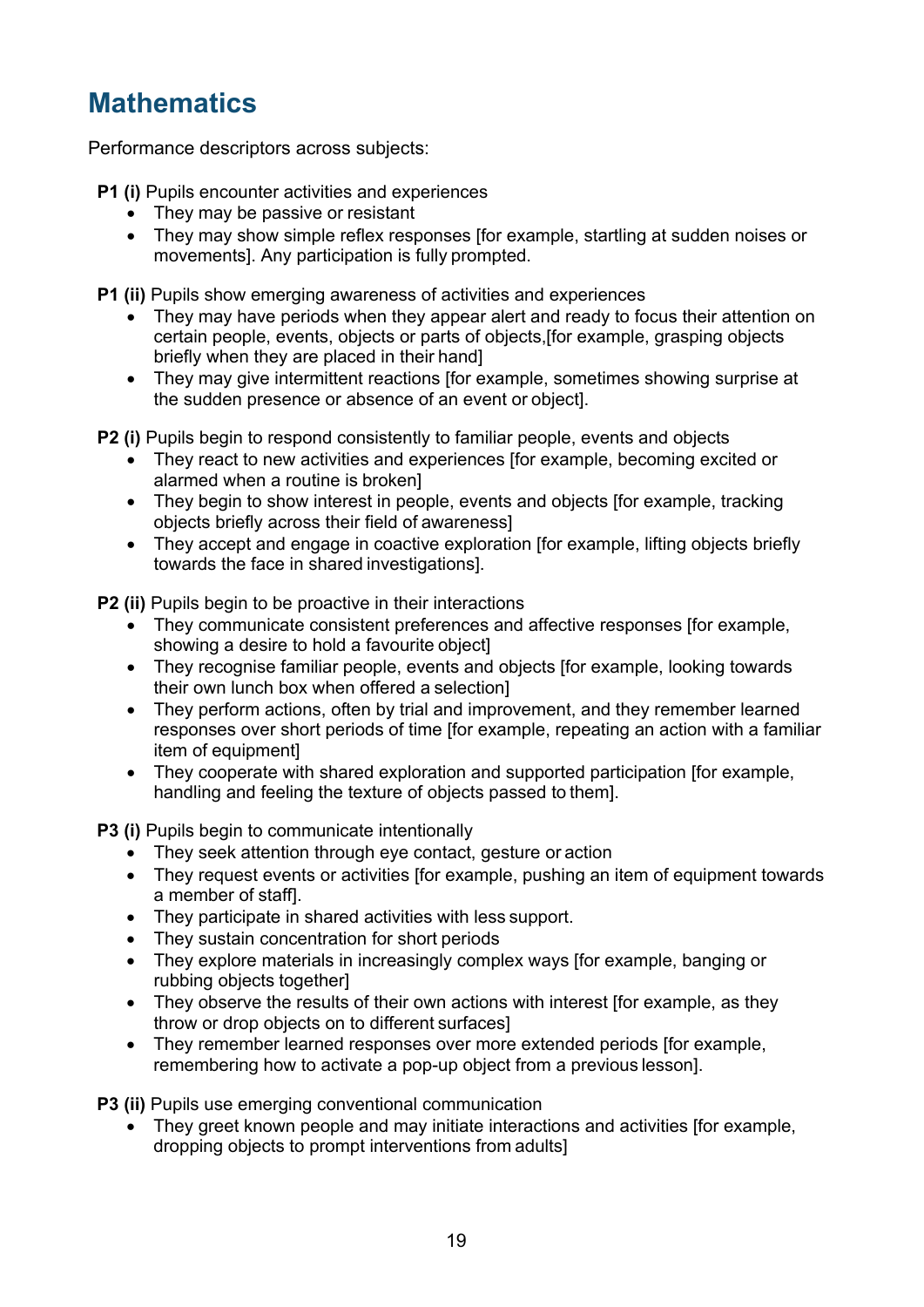- They can remember learned responses over increasing periods of time and may anticipate known events [for example, collecting coats and bags at the end of the school day]
- They may respond to options and choices with actions or gestures [for example, pointing to or giving one object rather than another]
- They actively explore objects and events for more extended periods [for example, manipulating objects in piles, groups or stacks]
- They apply potential solutions systematically to problems [for example, using items of equipment purposefully and appropriately].

#### <span id="page-19-0"></span>**Using and applying mathematics**

**P4** Pupils are aware of cause and effects in familiar mathematical activities [for example, knowing that in a role-play shop a coin can be exchanged for an item; hitting a mathematical shape on a concept keyboard to make it appear on the screen]

- Pupils show awareness of changes in shape, position or quantity [for example, grouping objects that have similar key features such as shape; creating very simple sequences of light or sound using switched equipment; recalling an object which has been placed out of sight]
- They anticipate, follow and join in familiar activities when given a contextual clue [for example, anticipating the next chorus or action in songs and rhymes; matching cakes to plates].

**P5** Pupils sort or match objects or pictures by recognising similarities [for example, matching shoes or socks by placing next to one placed by an adult; find matching pairs from a collection of pictures; collecting objects given one criterion such as blue or big]

- They make sets that have the same small number of objects in each [for example, distributing sweets into containers so that there are one or two in each]
- They solve simple problems practically ffor example, selecting appropriate containers for items of different sizes; checking there is a knife for every fork].

**P6** Pupils sort objects and materials according to a given criteria [for example, sorting footballs into a net and table tennis balls into a box]

• They copy simple patterns or sequences [for example, copying a drumbeat; copying a simple pattern of repeated movements; copying a pattern of large and small cups].

**P7** Pupils complete a range of classification activities using a given criterion [for example, sorting a pile of coins by size, colour or shape; sorting all the blue Wellington boots; sorting all the size 6 shoes]

- They identify when an object is different and does not belong to a given familiar category [for example, removing odd items from sets; collecting items into sorting boxes or drawers]
- They respond appropriately to key vocabulary and questions [for example, 'How many?'].

**P8** Pupils talk about, recognise and copy simple repeating patterns and sequences [for example, recognising and describing simple repeating patterns on textiles or necklaces from different cultures; recognising and describing a pattern of socks on a line; joining in a pattern of hand claps; talking about and copying patterns such as beats in familiar music; shapes made by hand and feet in damp sand; sponge prints]

• Pupils use their developing mathematical understanding of counting up to ten to solve simple problems encountered in play, games or other work [for example, using tokens or marks to tally events or scoring in games; counting in the school environment; using ordinal words to describe positions and turns]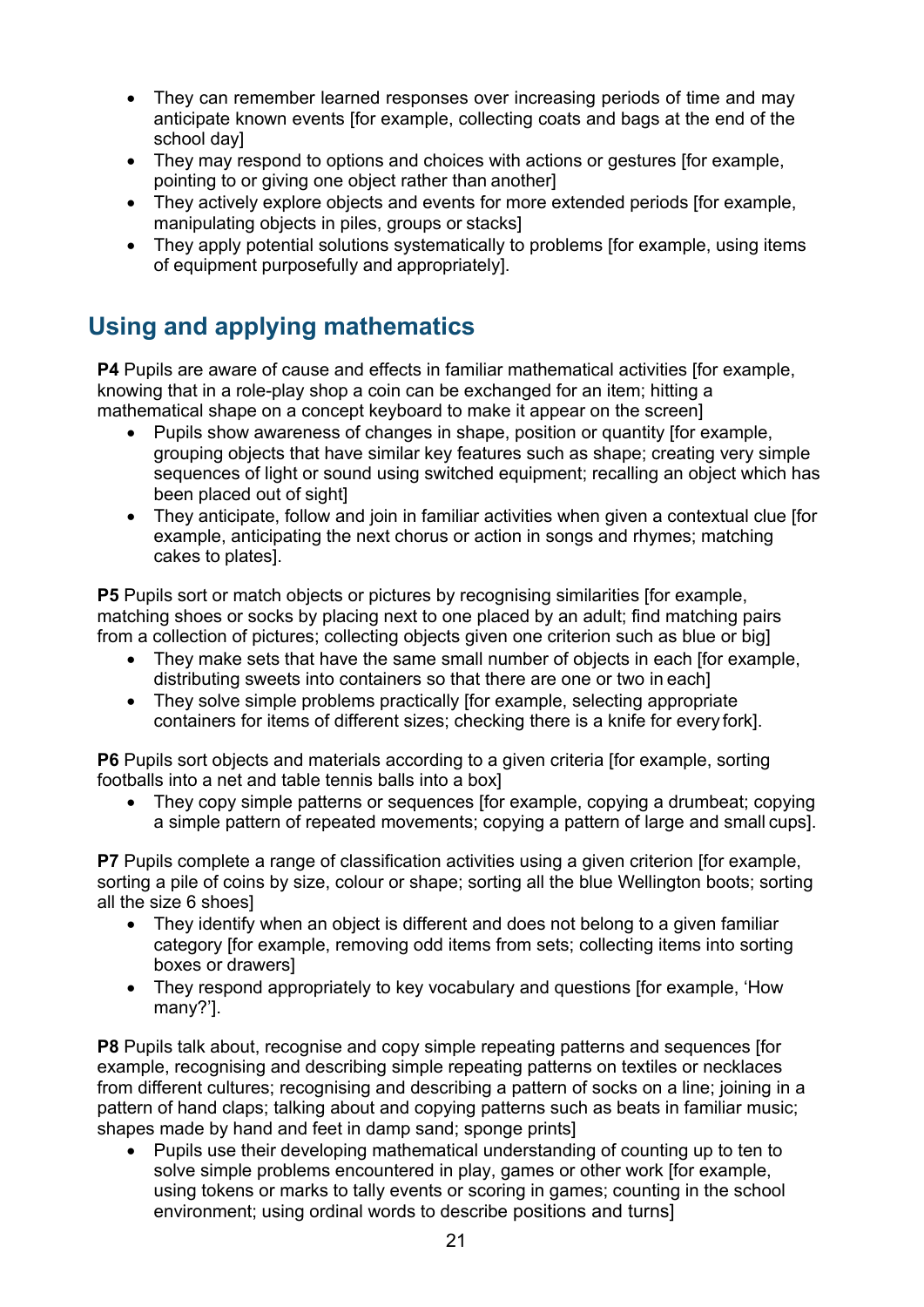• Pupils make simple estimates [for example, estimating the number of cubes that will fit into a box or the number of strides across a room].

#### <span id="page-20-0"></span>**Number**

**P4** Pupils show an awareness of number activities and counting [for example copying] some actions during number rhymes, songs and number games; following a sequence of pictures or numbers as indicated by a known person during number rhymes and songs].

**P5** Pupils respond to and join in with familiar number rhymes, stories, songs and games [for example, using a series of actions during the singing of a familiar song; joining in by saying, signing or indicating at least one of the numbers in a familiar number rhyme]

- Pupils can indicate one or two [for example by using eye pointing, blinks, gestures or any other means to indicate one or two, as required]
- They demonstrate that they are aware of contrasting quantities [for example 'one' and 'lots' by making groups of one or lots of food items on plates].

**P6** Pupils demonstrate an understanding of one-to-one correspondence in a range of contexts [for example: matching objects such as cups to saucers, straws to drink cartons]. Pupils join in rote counting up to five [for example, saying or signing number names to 5 in counting activities]

- They count reliably to three, make sets of up to three objects and use numbers to three in familiar activities and games [for example, touching one, two, three items as an adult counts, counting toys or pictures, counting out sets of three, such as knife, fork and spoon]
- They demonstrate an understanding of the concept of 'more [for example, indicating that more cups, counters, food items are required]. They join in with new number rhymes, songs, stories and games.

**P7** Pupils join in rote counting to 10 [for example, saying or signing number names to 10 in counting activities]

- They can count at least 5 objects reliably [for example, candles on a cake, bricks in a tower]
- They recognise numerals from one to five and to understand that each represents a constant number or amount [for example, putting correct number of objects (one to five) into containers marked with the numeral; collecting the correct number of items up to five]
- Pupils demonstrate an understanding of 'less' [for example, indicating which bottle has less water in itl. In practical situations they respond to 'add one' to a number of objects [for example, responding to requests such as add one pencil to the pencils in the pot, add one sweet to the dish].

**P8** Pupils join in with rote counting to beyond 10 [for example, they say or sign number names in counting activities]

- They continue to rote count onwards from a given small number [for example, continuing the rote count onwards in a game using dice and moving counters up to 10; continuing to say, sign or indicate the count aloud when an adult begins counting the first two numbers]
- Pupils recognise differences in quantity [for example, in comparing given sets of objects and saying which has more or less, which is the bigger group or smaller group]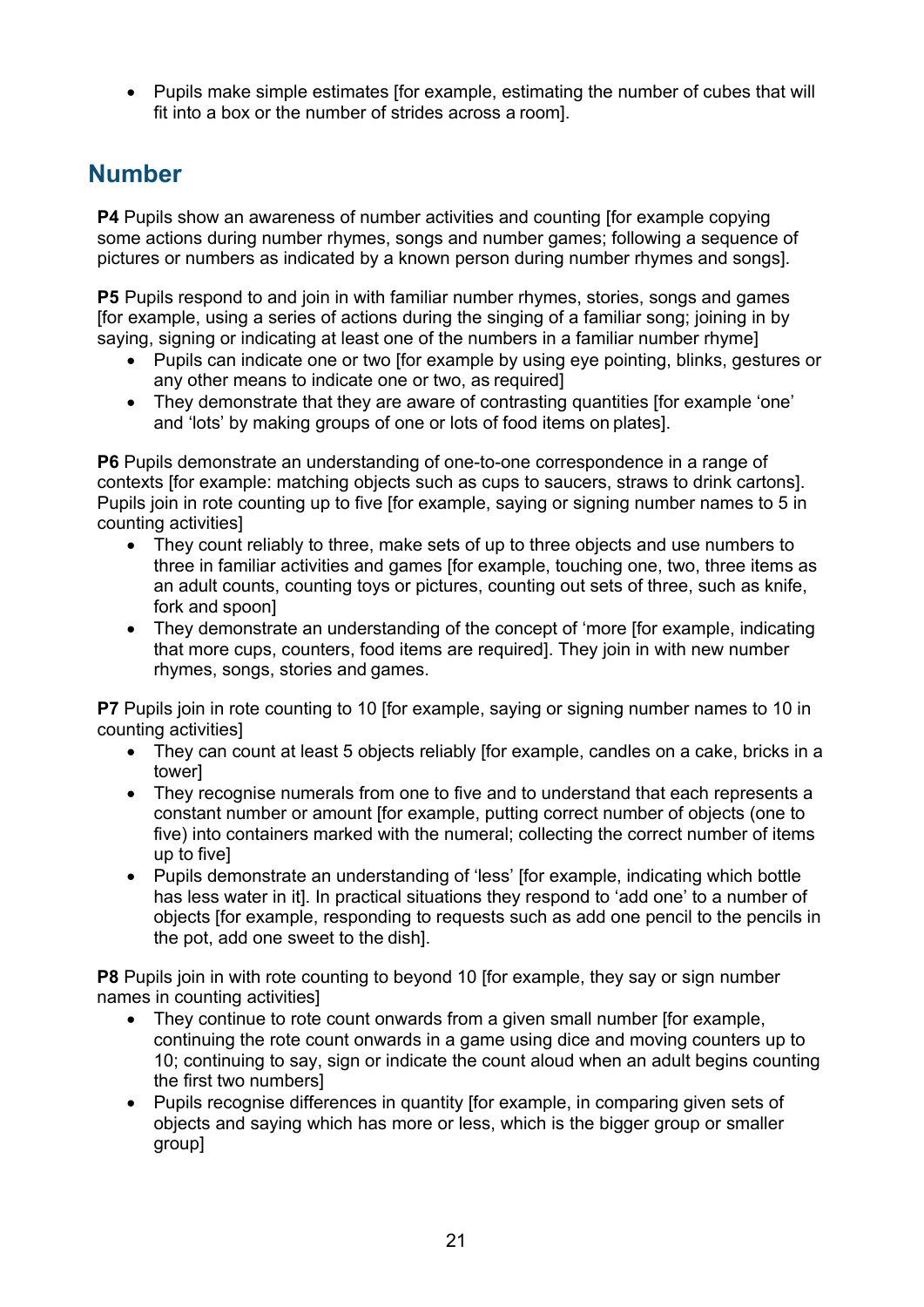- They recognise numerals from one to nine and relate them to sets of objects [for example, labelling sets of objects with correct numerals]. In practical situations they respond to 'add one' to or 'take one away' from a number of objects, [for example, adding one more to three objects in a box and say, sign or indicate how many are now in the box; at a cake sale saying, signing or indicating how many cakes are left when one is sold]
- They use ordinal numbers (first, second, third) when describing the position of objects, people or events [for example, indicating who is first in a queue or line; who is first, second and third in a race or competition]
- Pupils estimate a small number (up to 10) and check by counting [for example, suggesting numbers that can be checked by counting, guessing then counting the number of: pupils in a group; adults in the room; cups needed at break time].

#### <span id="page-21-0"></span>**Shape, space and measures**

**P4** Pupils search for objects that have gone out of sight, hearing or touch, demonstrating the beginning of object permanence [for example, searching for an object or sound when it is removed]

- Pupils match big objects and small objects [for example, finding a big football to place in a net with other big footballs, matching a small model car with a similar sized model car]
- They demonstrate interest in position and the relationship between objects [for example, stacking or joining objects or using construction materials].

**P5** Pupils search intentionally for objects in their usual place [for example, going to the mathematics shelf for the box of shapes]

- They find big and small objects on request [for example, from a choice of two objects, identifying the 'big' and 'small']
- They compare the overall size of one object with that of another where there is a marked difference [for example, they indicate which of two shoes is the bigger, compare objects – big boxes and small boxes]
- They explore the position of objects [for example, placing objects in and out of containers, placing objects inside and outside a hoop, fits as many objects as possible into a box].

**P6** Pupils search for objects not found in their usual place, demonstrating their understanding of object permanence [for example, looking for cups when they are not in their usual cupboard]

- They compare the overall size of one object with that of another where the difference is not great [for example, identifying the bigger of two Russian dolls or nesting cubes]
- They manipulate three-dimensional shapes [for example, putting shapes into a shape sorter, using 3D objects to build and manipulate in role-play, rolling a tube in a race with a partner]
- They show understanding of words signs and symbols that describe positions [for example, responding to a request to put an object in, on, under, or inside another object].

**P7** Pupils respond to 'forwards' and 'backwards' [for example, moving forwards and backwards on request, recognising when a vehicle is moving forwards or backwards, moving a counter forward or backward on a board game]

• They pick out described shapes from a collection [for example, picking out all the round shapes in the classroom, finding shapes with straight edges, fitting shapes into matching holes]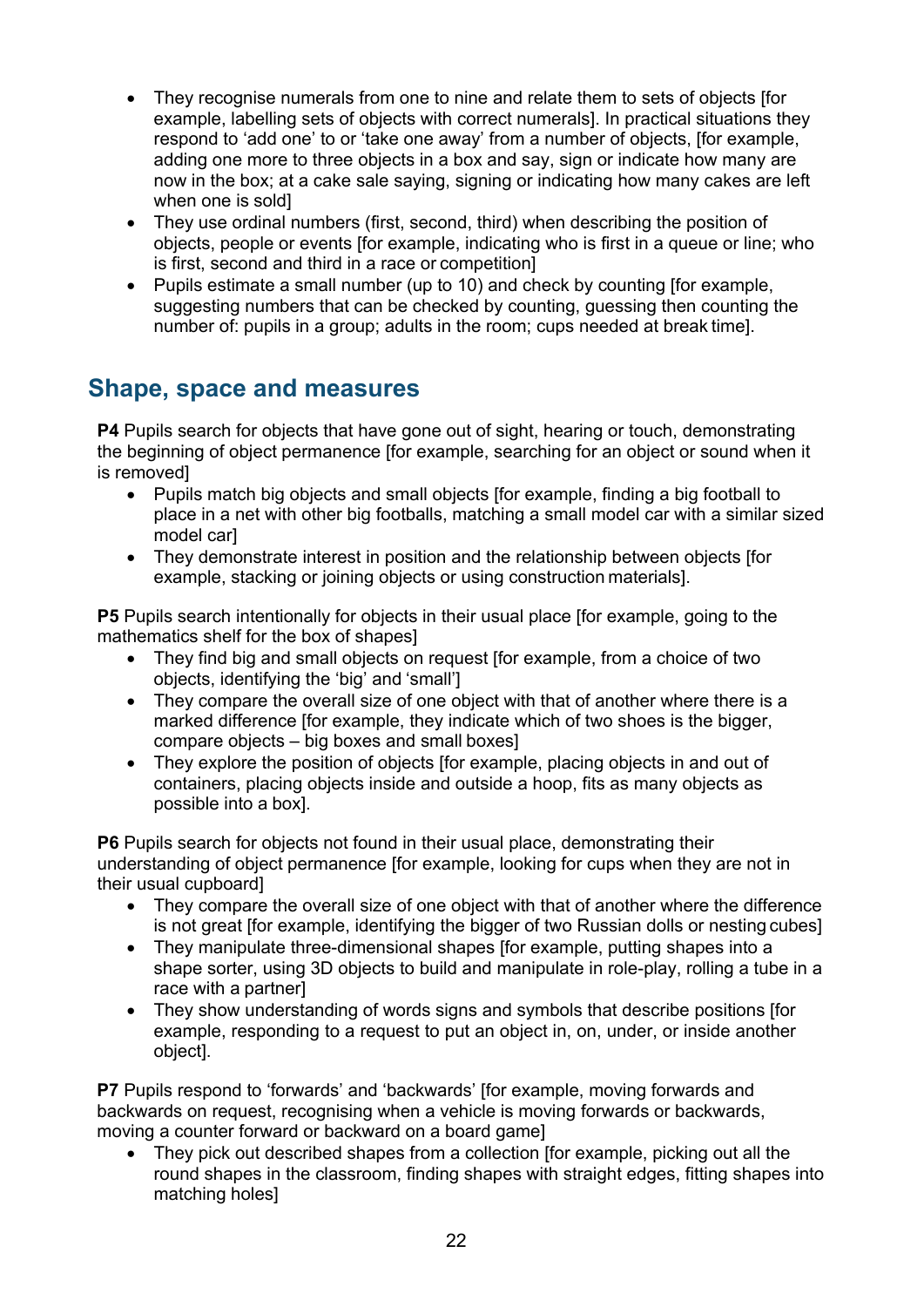• They use familiar words in practical situations when they compare sizes and quantities, [for example, using the words 'heavy' and 'light', 'more' and ' less', 'enough' or 'not enough' to compare objects or quantities].

**P8** Pupils compare objects directly, focusing on one dimension such as length or height where the difference is marked and can indicate 'the long one' or 'the tall one' [for example, comparing two plants, placed side by side and indicate the tall one, or comparing two zips and indicating the long one]

- They show awareness of time, through some familiarity with names of the days of the week and significant times in their day, such as meal times, bed times [for example, ordering events in their day on a visual daily timetable, understanding and using names of days of the week, 'no school on Saturday or Sunday, swimming on Wednesday']
- They respond to mathematical vocabulary such as 'straight', 'circle', 'larger' to describe the shape and size of solids and flat shapes [for example, when shopping, pupils find boxes with straight edges to pack into the carrier bag; identify the larger circle when stacking two cans]
- They describe shapes in simple models, pictures and patterns [for example, stamping shapes in sand and describing them, using a set of flat shapes to make pictures or patterns, naming some of the shapes used, identifying specific shapes from pictures, simple models or patterns].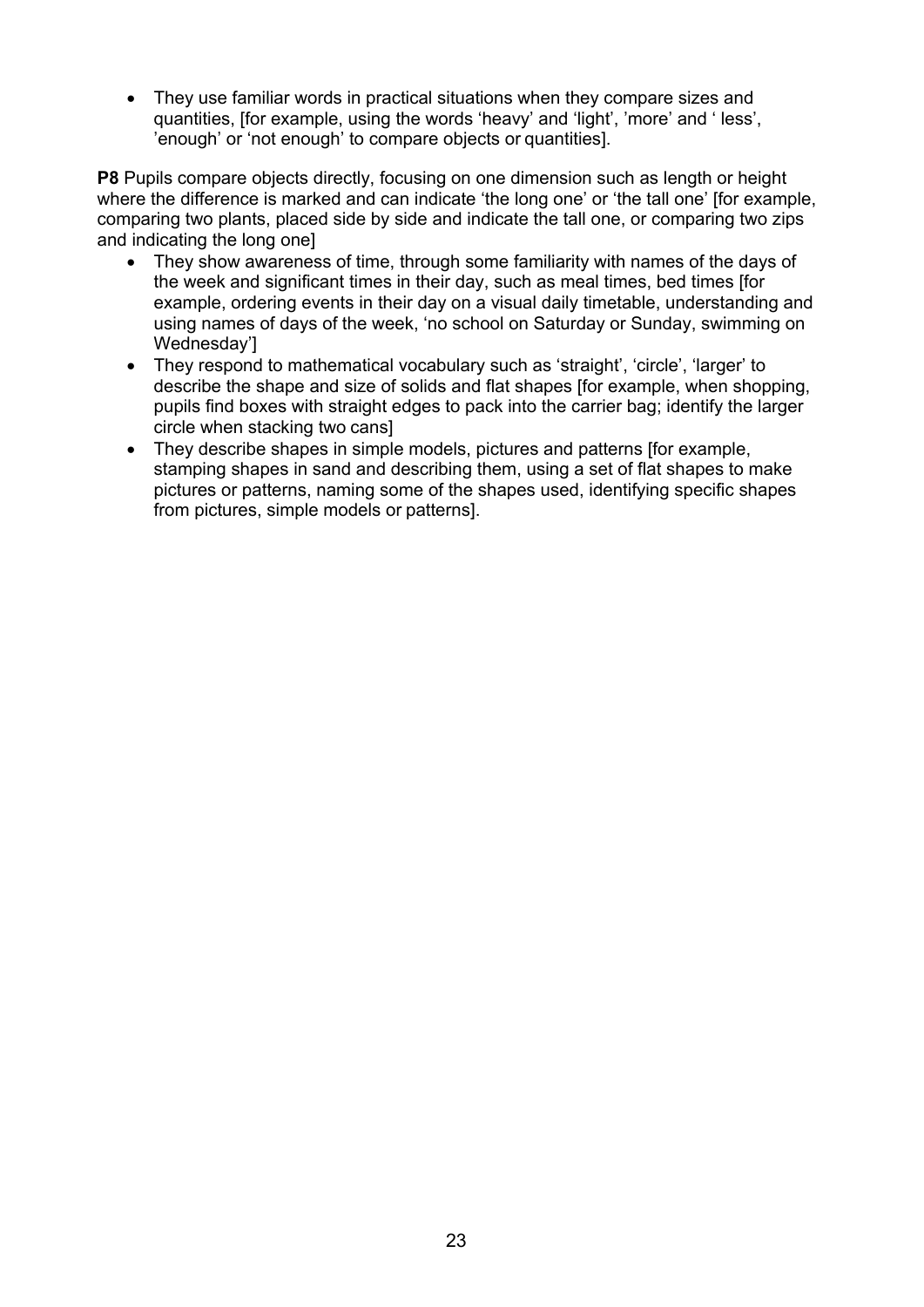#### <span id="page-23-0"></span>**Music**

Performance descriptors:

**P1 (i)** Pupils encounter activities and experiences

- They may be passive or resistant
- They may show simple reflex responses [for example, startling at sudden noises or movements]
- Any participation is fully prompted.

**P1 (ii)** Pupils show emerging awareness of activities and experiences

- They may have periods when they appear alert and ready to focus their attention on certain people, events, objects or parts of objects [for example, becoming still in a concert hall]
- They may give intermittent reactions [for example, sometimes becoming excited at repeated patterns of sounds].

**P2 (i)** Pupils begin to respond consistently to familiar people, events and objects. They react to new activities and experiences [for example, turning towards unfamiliar sounds].

- They begin to show interest in people, events and objects, [for example, looking for the source of music]
- They accept and engage in coactive exploration [for example, being encouraged to stroke the strings of a guitar].

**P2 (ii)** Pupils begin to be proactive in their interactions

- They communicate consistent preferences and affective responses [for example, relaxing during certain pieces of music but not others]
- They recognise familiar people, events and objects [for example, a favourite song]. They perform actions, often by trial and improvement, and they remember learned responses over short periods of time [for example, repeatedly pressing the keys of an electronic key board instrument]
- They cooperate with shared exploration and supported participation [for example, holding an ocean drum].

**P3 (i)** Pupils begin to communicate intentionally

- They seek attention through eye contact, gesture or action.
- They request events or activities [for example, leading an adult to the CD player]
- They participate in shared activities with less support. They sustain concentration for short periods
- They explore materials in increasingly complex ways [for example, tapping piano keys gently and with more vigour]
- They observe the results of their own actions with interest [for example, listening] intently when moving across and through a sound beam]
- They remember learned responses over more extended periods [for example, recalling movements associated with a particular song from week to week].

**P3 (ii)** Pupils use emerging conventional communication

- They greet known people and may initiate interactions and activities [for example, performing an action such as clapping hands to initiate a particular song]
- They can remember learned responses over increasing periods of time and may anticipate known events [for example, a loud sound at a particular point in a piece of music]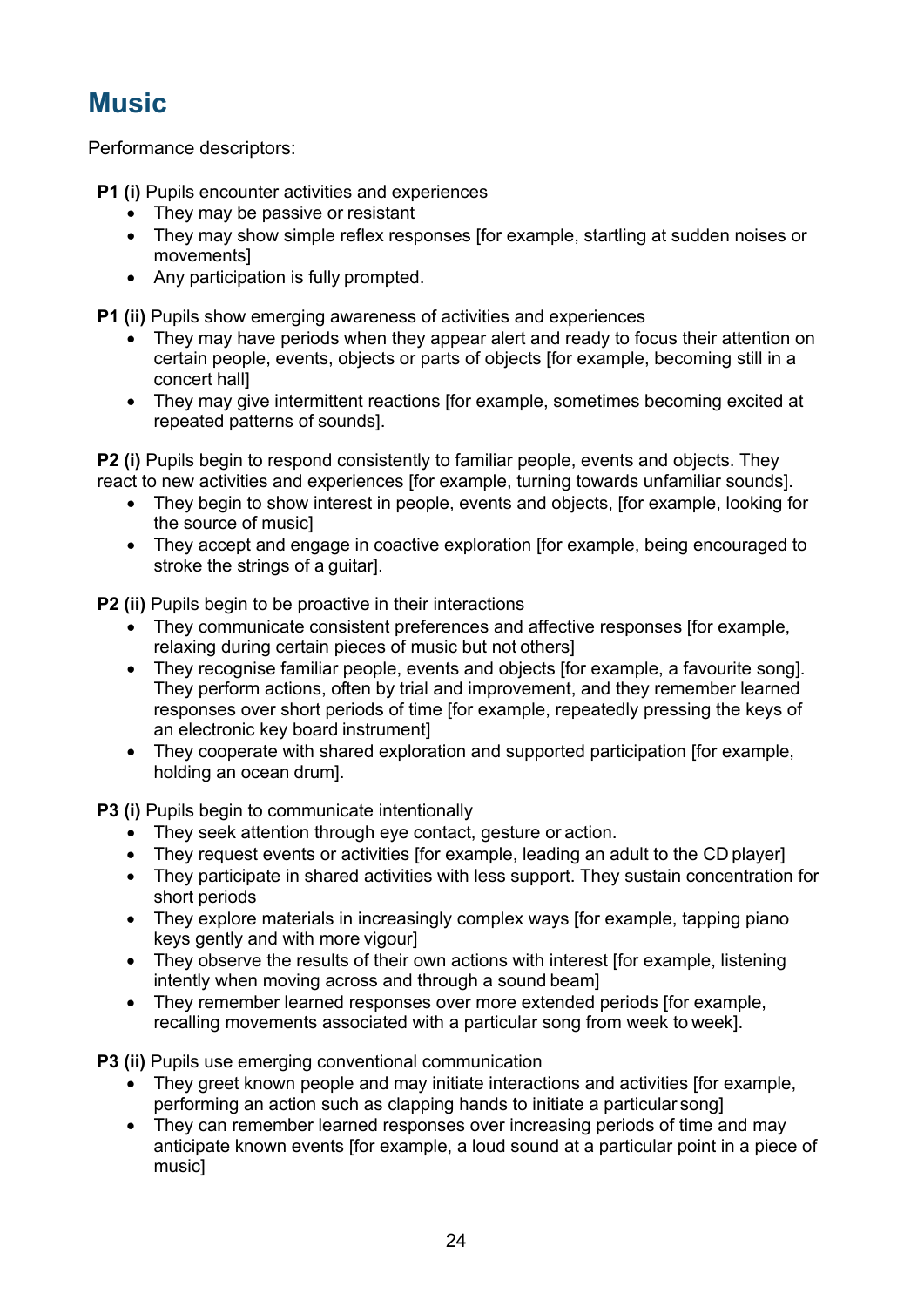- They may respond to options and choices with actions or gestures [for example, choosing a shaker in a rhythm band activity]
- They actively explore objects and events for more extended periods [for example, tapping, stroking, rubbing or shaking an instrument to produce various effects]
- They apply potential solutions systematically to problems [for example, indicating by eye contact or gesture the pupil whose turn it is to play in a 'call and response' activity].

**P4** Pupils use single words, gestures, signs, objects, pictures or symbols to communicate about familiar musical activities or name familiar instruments

- With some support, they listen and attend to familiar musical activities and follow and join in familiar routines
- They are aware of cause and effect in familiar events [for example, what happens when particular instruments are shaken, banged, scraped or blown, or that a sound can be started and stopped or linked to movement through a sound beam]
- They begin to look for an instrument or noisemaker played out of sight
- They repeat copy and imitate actions, sounds or words in songs and musical performances.

**P5** Pupils take part in simple musical performances

- They respond to signs given by a musical conductor [for example, to start or stop playing]
- They pick out a specific musical instrument when asked [for example, a drum or a triangle]
- They play loudly, quietly, quickly and slowly in imitation. They play an instrument when prompted by a cue card
- They listen to, and imitate, distinctive sounds played on a particular instrument
- They listen to a familiar instrument played behind a screen and match the sound to the correct instrument on a table.

**P6** Pupils respond to other pupils in music sessions

- They join in and take turns in songs and play instruments with others. They begin to play, sing and move expressively in response to the music or the meaning of words in a song
- They explore the range of effects that can be made by an instrument or sound maker
- They copy simple rhythms and musical patterns or phrases
- They can play groups of sounds indicated by a simple picture or symbol-based score
- They begin to categorise percussion instruments by how they can be played, [for example, striking or shaking].

**P7** Pupils listen to music and can describe music in simple terms [for example, describing] musical experiences using phrases or statements combining a small number of words, signs, symbols or gestures]

- They respond to prompts to play faster, slower, louder, softer
- They follow simple graphic scores with symbols or pictures and play simple patterns or sequences of music
- Pupils listen and contribute to sound stories, are involved in simple improvisation and make basic choices about the sound and instruments used
- They make simple compositions [for example, by choosing symbols or picture cue cards, ordering them from left to right, or making patterns of sounds using computer software].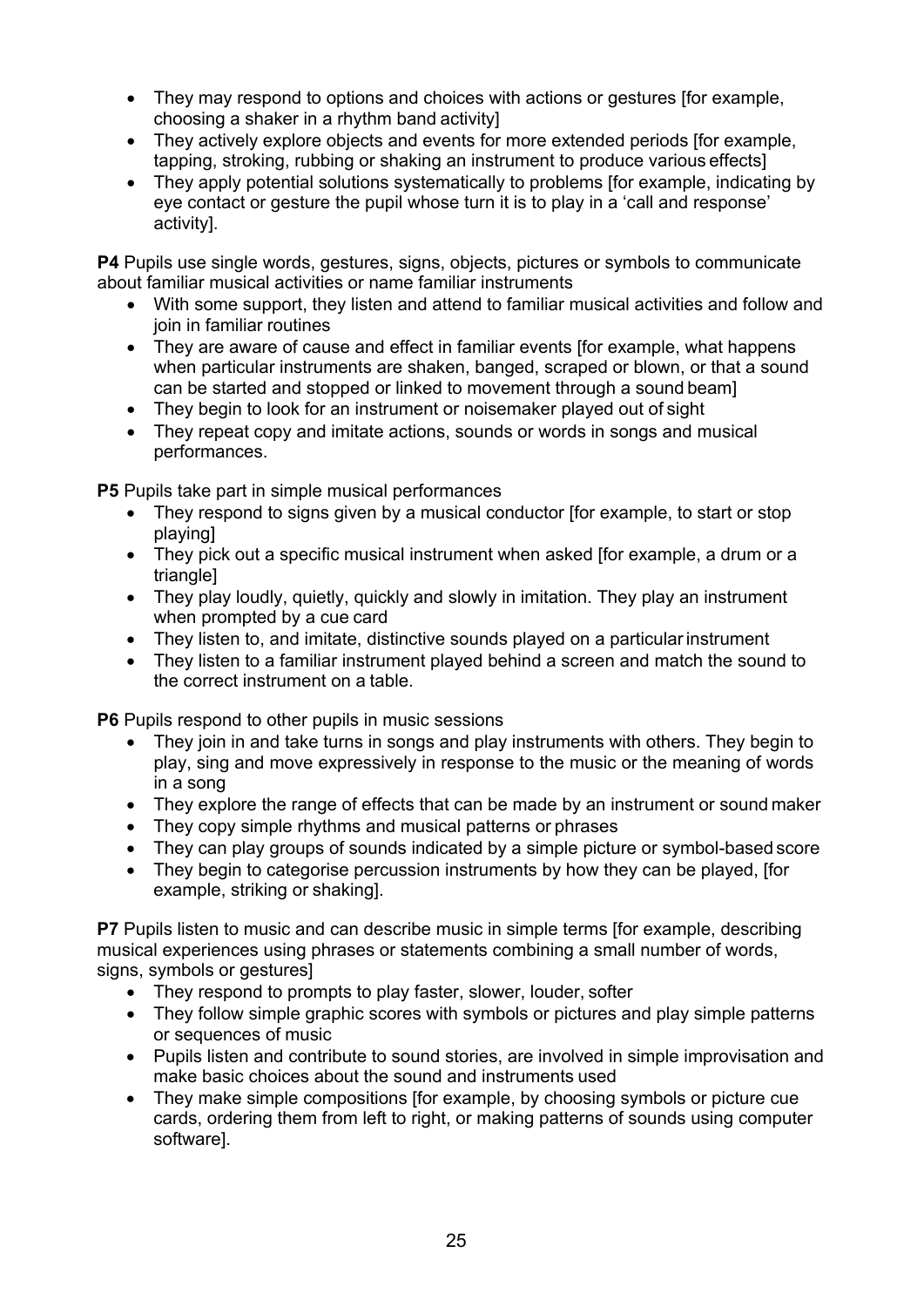**P8** Pupils listen carefully to music

- They understand and respond to words, symbols and signs that relate to tempo, dynamics and pitch [for example, faster, slower, louder, higher, and lower].
- They create their own simple compositions, carefully selecting sounds
- They create simple graphic scores using pictures or symbols
- They use a growing musical vocabulary of words, signs or symbols to describe what they play and hear [for example, fast, slow, high, low]
- They make and communicate choices when performing, playing, composing, listening and appraising [for example, prompting members of the group to play alone, in partnerships, in groups or all together].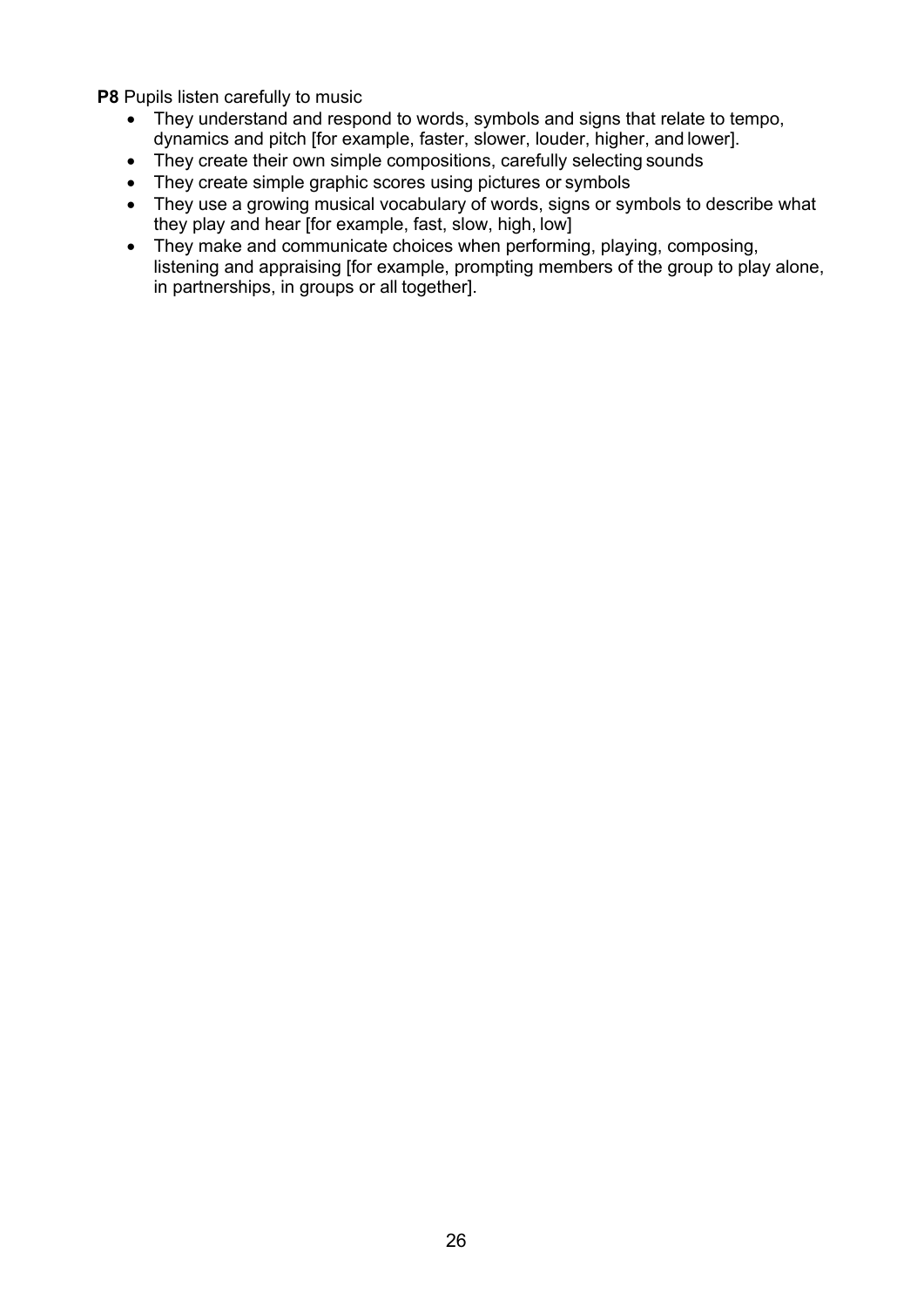## <span id="page-26-0"></span>**Languages[3](#page-2-3)**

Performance descriptors:

**P1 (i)** Pupils encounter activities and experiences

- They may be passive or resistant
- They may show simple reflex responses [for example, startling at sudden noises or movements]
- Any participation is fully prompted.

**P1 (ii)** Pupils show emerging awareness of activities and experiences

- They may have periods when they appear alert and ready to focus their attention on certain people, events, objects or parts of objects [for example, attending briefly to interactions with a familiar person]
- They may give intermittent reactions [for example, sometimes becoming excited in the midst of social activity].

**P2 (i)** Pupils begin to respond consistently to familiar people, events and objects

- They react to new activities and experiences [for example, withholding their attention from unfamiliar forms of interaction]
- They begin to show interest in people, events and objects [for example, smiling at familiar people in familiar circumstances]
- They accept and engage in coactive exploration [for example, focusing their attention, when prompted, on sensory aspects of stories or rhymes in the target language].

**P2 (ii)** Pupils begin to be proactive in their interactions

- They communicate consistent preferences and affective responses [for example, reaching out to a familiar person in a new setting]
- They recognise familiar people, events and objects [for example, vocalising or gesturing in a particular way in response to a favourite visitor to their language sessions]
- They perform actions, often by trial and improvement, and they remember learned responses over short periods of time [for example, showing pleasure each time a particular character appears in a story dramatised in the target language]
- They cooperate with shared exploration and supported participation [for example, taking turns in interactions, imitating actions and facial expressions, with a familiar person using the target language].

**P3 (i)** Pupils begin to communicate intentionally

- They seek attention through eye contact, gesture or action.
- They request events or activities [for example, pointing to key objects or people during language sessions].
- They participate in shared activities with less support. They sustain concentration for short periods.
- They explore materials in increasingly complex ways [for example, reaching out and feeling for objects as tactile cues to events in sessions simulating life in other cultural settings]
- They observe the results of their own actions with interest [for example, listening to their own vocalisations during sessions in which the target language is used].
- They remember learned responses over more extended periods [for example, following the sequence of a familiar routine in language sessions and responding accordingly].

 $3$  At key stage 2 the subject title is 'foreign language'; at key stage 3 it is 'modern foreign language'.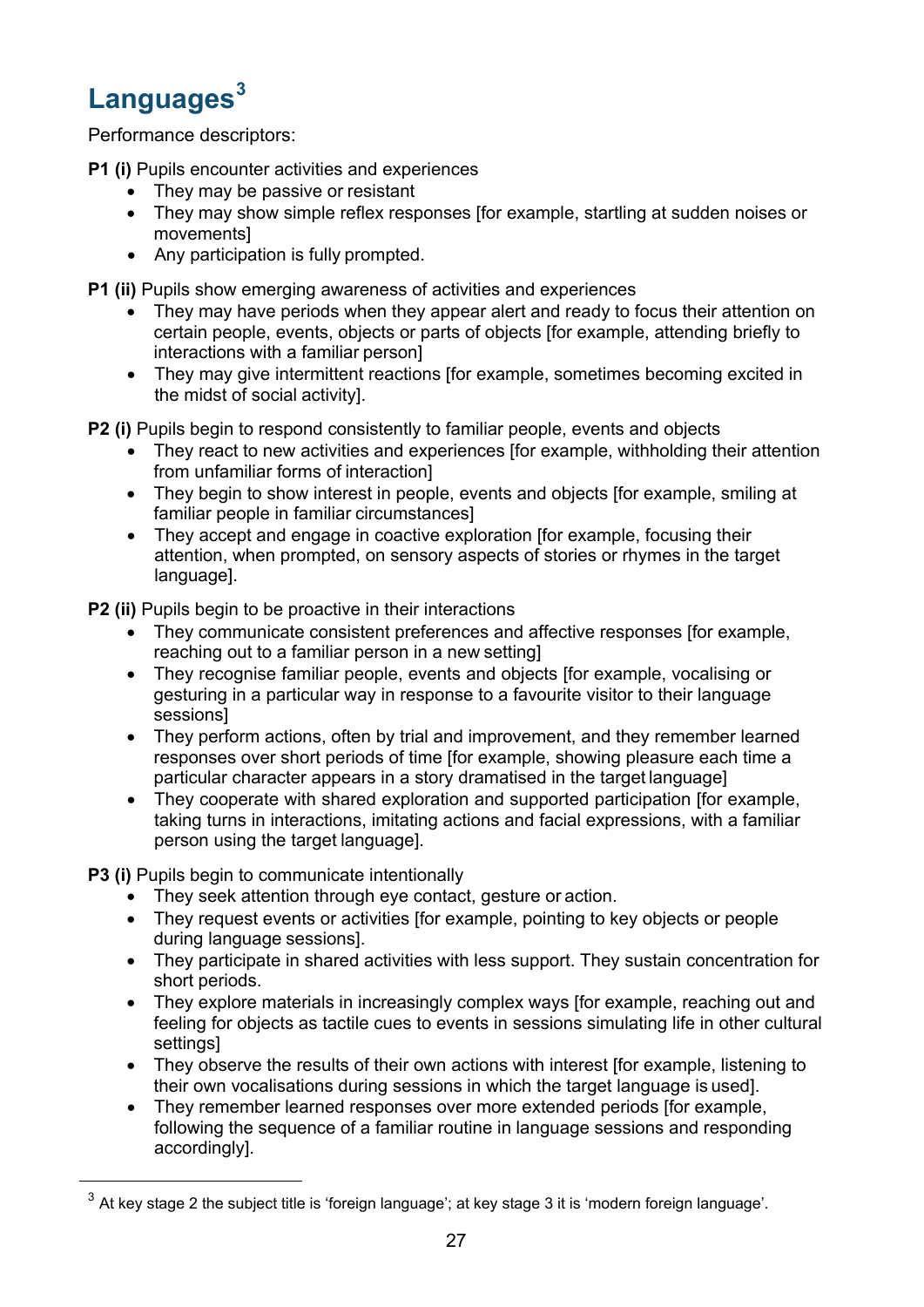**P3 (ii)** Pupils use emerging conventional communication

- They greet known people and may initiate interactions and activities [for example, prompting another person to join in with a familiar interactive sequence in the target language]
- They can remember learned responses over increasing periods of time and may anticipate known events [for example, pre-empting sounds or actions in familiar interactions in the target language]
- They may respond to options and choices with actions or gestures [for example, by nodding or shaking their heads at appropriate points during an interaction in the target language]
- They actively explore objects and events for more extended periods [for example, scanning the pages of a magazine written in the target language]
- They apply potential solutions systematically to problems [for example, showing or giving an object in response to a request in the target language].

**P4** Pupils attempt to repeat, copy or imitate some sounds heard in the target language

- They may perform familiar or simple actions on request using repetition, sign or gesture as prompts
- They listen and may respond to familiar rhymes and songs in a foreign language.

**P5** Pupils attempt one or two words in the target language in response to cues in a song or familiar phrase

- They respond to simple questions, requests or instructions about familiar events or experiences
- Responses may be through vocalisation, sign or gesture and pupils' responses may depend upon repetition and support.

**P6** Pupils respond to others in a group

- Their attempts to communicate in the target language may rely heavily upon repetition and gesture, and they may use facial expression and/or intonation to enhance meaning
- They communicate positives and negatives in the target language in response to simple questions
- They match and select symbols for familiar words, actions or objects presented in the target language.

**P7** Pupils introduce themselves by name in response to a question in the target language

- They contribute to using the target language for a purpose, for example, using ICT skills to access the internet and exchange information, with guidance from other pupils or adults
- They listen, attend to and follow familiar interactions in the target language.

**P8** Pupils listen attentively and know that the target language conveys meaning

- They understand one or two simple classroom commands in the target language
- They respond briefly using single words, signs or symbols
- They may need considerable support from a spoken model and from visual clues
- They may read and understand a few words presented in a familiar context with visual clues
- They can copy out a few words with support
- They label one or two objects
- With some support, they use the target language for a purpose [for example, requesting items in simulations of real life encounters in the target language].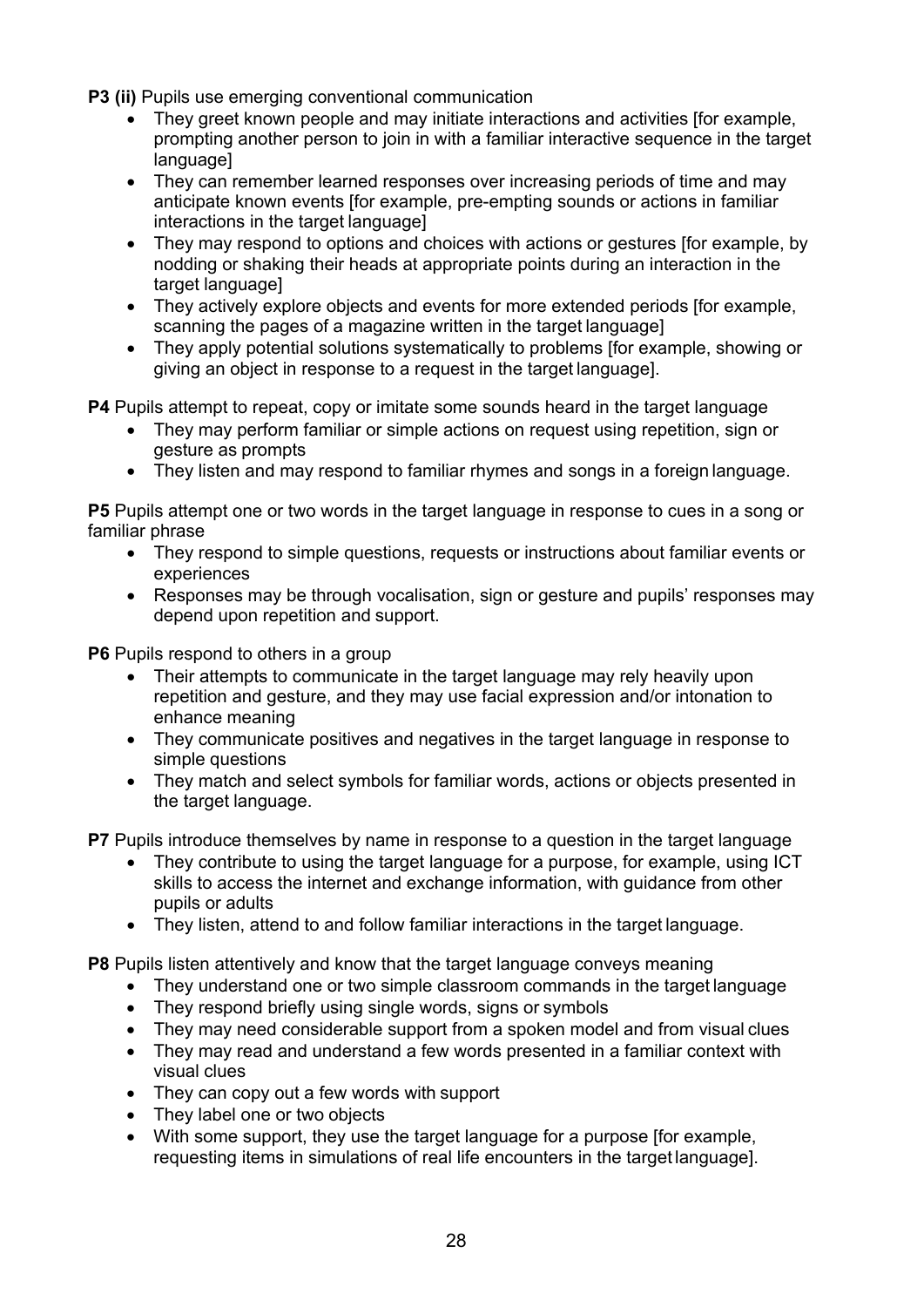# <span id="page-28-0"></span>**Physical Education**

Performance descriptors:

**P1 (i)** Pupils encounter activities and experiences

- They may be passive or resistant
- They may show simple reflex responses [for example, startling at sudden noises or movements]
- Any participation is fully prompted.

**P1 (ii)** Pupils show emerging awareness of activities and experiences

- They may have periods when they appear alert and ready to focus their attention on certain people, events, objects or parts of objects [for example, turning briefly towards fast-moving group activity]
- They may give intermittent reactions [for example, sometimes turning away from people or objects moving close to them].

**P2 (i)** Pupils begin to respond consistently to familiar people, events and objects

- They react to new activities and experiences [for example, showing surprise when moving into an outdoor environment]
- They begin to show interest in people, events and objects [for example, patting at footballs brought towards them]
- They accept and engage in coactive exploration [for example, moving about in the swimming pool with the support of a member of staff].

**P2 (ii)** Pupils begin to be proactive in their interactions

- They communicate consistent preferences and affective responses [for example, smiling in dance or movement activities]
- They recognise familiar people, events and objects [for example, gesturing or vocalising in a particular way on arrival at the poolside]
- They perform actions, often by trial and improvement, and they remember learned responses over short periods of time [for example, pushing away a ball when it is repeatedly rolled towards them]
- They cooperate with shared exploration and supported participation [for example, being guided in creating patterns of movement].

**P3 (i)** Pupils begin to communicate intentionally

- They seek attention through eye contact, gesture or action.
- They request events or activities [for example, pointing to a particular piece of PE equipment]
- They participate in shared activities with less support. They sustain concentration for short periods
- They explore materials in increasingly complex ways [for example, tapping one item of equipment with another]
- They observe the results of their own actions with interest [for example, dabbling] their hands in the swimming pool and attending to the effects]
- They remember learned responses over more extended periods [for example, bouncing up and down on a trampette].

**P3 (ii)** Pupils use emerging conventional communication

• They greet known people and may initiate interactions and activities [for example, pushing a ball towards a peer or adult]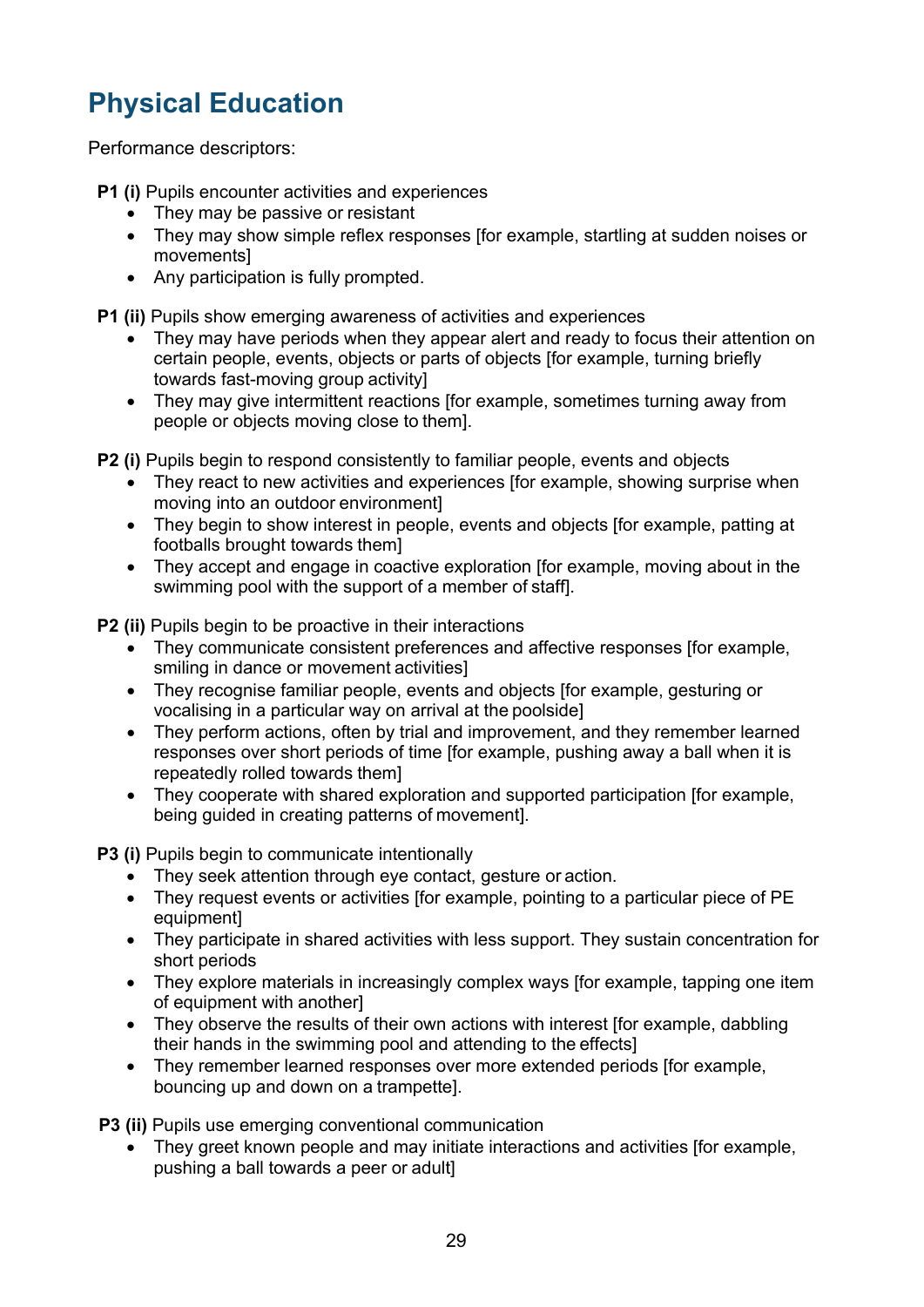- They can remember learned responses over increasing periods of time and may anticipate known events [for example, beginning to move when the music starts].
- They may respond to options and choices with actions or gestures, [for example, moving towards one outdoor activity rather than another]
- They actively explore objects and events for more extended periods [for example, moving around a space and encountering a range of objects or obstacles]
- They apply potential solutions systematically to problems [for example, reaching out a foot or a hand to intercept a moving ball].

**P4** Pupils' movement patterns are established and they perform single actions [for example, rolling, running, jumping or splashing]

- They respond to simple commands [for example, 'stop']
- They recognise familiar pieces of equipment [for example, a ball or hoop]
- They show awareness of cause and effect [for example, knocking down skittles].

**P5** Pupils link two actions in a sequence [for example, crawling and walking, or climbing and jumping]

- They follow simple instructions although they may need the support of symbols or other prompts
- They explore a variety of movements and show some awareness of space. They understand some basic concepts [for example, taking big and little steps in movement activities or placing big and small balls in different baskets]. They take turns with a partner or in a small group
- They recognise and collect, on request, familiar pieces of equipment [for example, a mat to lie on or a hoop to jump into].

**P6** Pupils work in pairs and in small groups cooperatively, although they may need support to follow instructions and keep on task

- They move in a variety of ways [for example, slowly and quickly]. They link movements in a simple sequence, although they may require support to do this.
- They recognise small and large apparatus and use it with some basic control. They throw and kick a ball, but lack direction.

**P7** Pupils express themselves through repetitive and simple sequences and movement patterns. Their control and coordination skills are developing [for example, they kick a ball towards a target or throw a ball to a partner]

- They listen to instructions and stop and start with some accuracy
- They work closely in pairs, trios or small groups
- They share and wait their turn
- They are aware of the changes that happen to their bodies when they are active.

**P8** Pupils move with some control and coordination [for example, they travel under and over climbing equipment]

- They follow and imitate sequences and patterns in their movements
- They use small and large apparatus safely
- They are aware of space, themselves and others
- They play simple games and may require support to keep score and follow game rules
- They recognise the changes that happen to their bodies when they are active.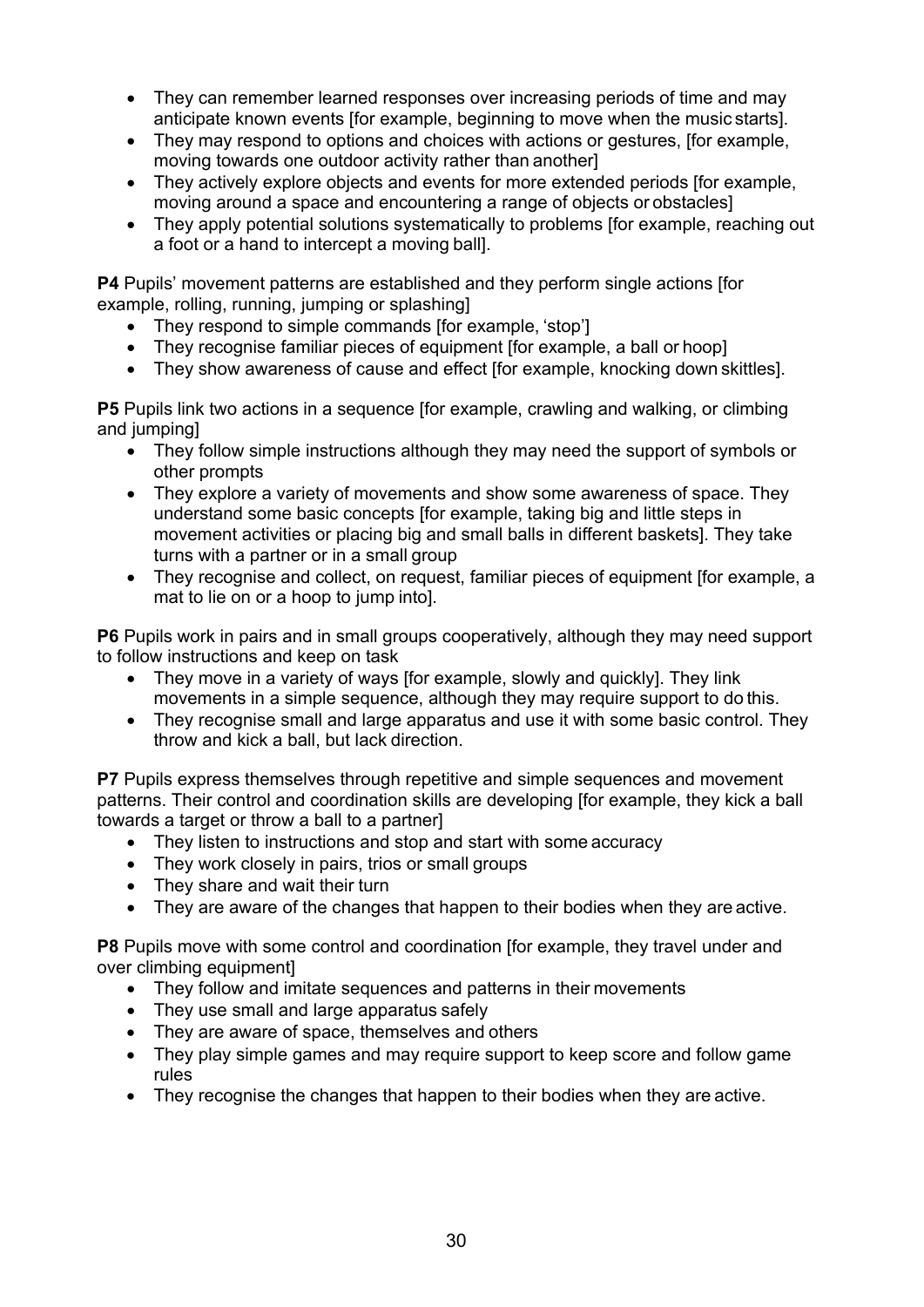#### <span id="page-30-0"></span>**Personal, social, health and economic education (PSHE) and Citizenship**

Performance descriptors:

**P1 (i)** Pupils encounter activities and experiences

- They may be passive or resistant
- They may show simple reflex responses ffor example, startling at sudden noises or movements]
- Any participation is fully prompted.

**P1 (ii)** Pupils show emerging awareness of activities and experiences

- They may have periods when they appear alert and ready to focus their attention on certain people, events, objects or parts of objects [for example, turning briefly towards another person]
- They may give intermittent reactions [for example, beginning to tolerate some activities, but 'switch off' if the activity becomes too intense].

**P2 (i)** Pupils begin to respond consistently to familiar people, events and objects

- They react to new activities and experiences [for example, withdrawing from a person who is new to them]
- They begin to show interest in people, events and objects [for example, watching as they bring their own hands together]
- They accept and engage in coactive exploration [for example, sharing a hand massage with an adult].

**P2 (ii)** Pupils begin to be proactive in their interactions

- They communicate consistent preferences and affective responses [for example, expressing their immediate needs and feelings]
- They recognise familiar people, events and objects [for example, vocalising or gesturing in a particular way to another member of the class]
- They perform actions, often by trial and improvement, and they remember learned responses over short periods of time [for example, making similar responses several times during an interactive sequence with an adult]
- They cooperate with shared exploration and supported participation [for example, handling personal belongings passed to them].

**P3 (i)** Pupils begin to communicate intentionally

- They seek attention through eye contact, gesture or action
- They request events or activities [for example, prompting a peer or adult to continue an interaction]
- They participate in shared activities with less support
- They sustain concentration for short periods
- They explore materials in increasingly complex ways [for example, reaching out to touch the hair or face of another person during an interactive sequence]
- They observe the results of their own actions with interest [for example, listening as an adult imitates their own vocalisations]
- They remember learned responses over more extended periods [for example, cooperating with support for frequently repeated personal care procedures from dayto-day].

**P3 (ii)** Pupils use emerging conventional communication

• They greet known people and may initiate interactions and activities [for example, prompting responses from another pupil]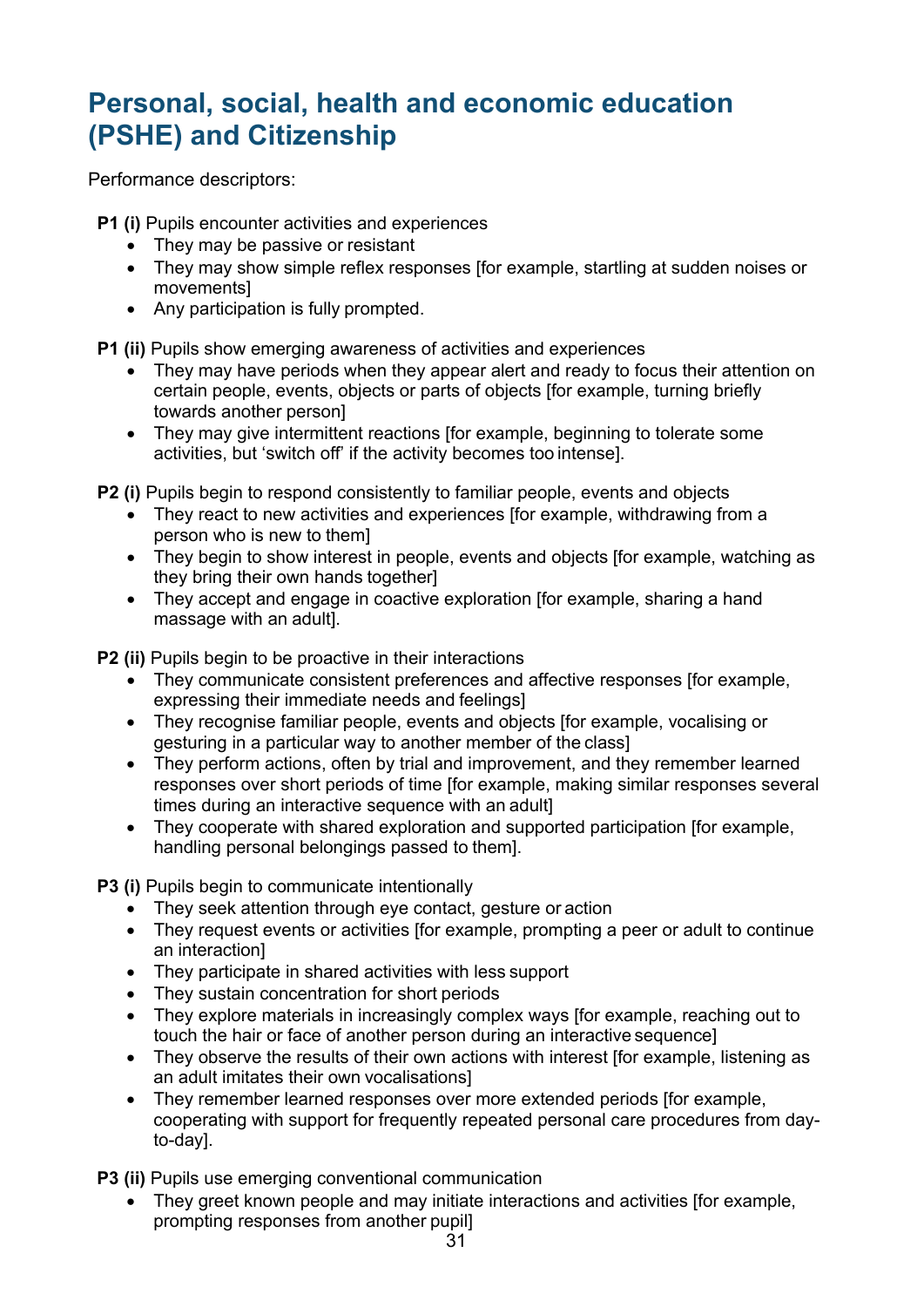- They can remember learned responses over increasing periods of time and may anticipate known events [for example, taking a place at the table when drink time is signalled]
- They may respond to options and choices with actions or gestures [for example, eye pointing to their choice of a play or work partner]
- They actively explore objects and events for more extended periods [for example, prolonging an interactive sequence by producing new behaviours and triggering new responses from a partner]
- They apply potential solutions systematically to problems [for example, vocalising repeatedly to request an interaction with a peer or adult].

**P4** Pupils express their feelings, needs, likes and dislikes using single elements of communication (words, gestures, signs or symbols)

- They engage in parallel activity with several others
- Pupils follow familiar routines and take part in familiar tasks or activities with support from others
- They show an understanding of 'yes' and 'no', and recognise and respond to animated praise or criticism. They begin to respond to the feelings of others [for example, matching their emotions and becoming upset].

**P5** Pupils take part in work or play involving two or three others

- They maintain interactions and take turns in a small group with some support
- Pupils combine two elements of communication to express their feelings, needs and choices
- They join in discussions by responding appropriately (vocalising, using gestures, symbols or signing) to simple questions about familiar events or experiences [for example, 'What does the baby need?'].

**P6** Pupils respond to others in group situations, playing or working in a small group cooperatively [for example, taking turns appropriately].

- They carry out routine activities in a familiar context and show an awareness of the results of their own actions
- They may show concern for others [for example, through facial expressions, gestures or tone of voice, and sympathy for others in distress and offer comfort].

**P7** Pupils communicate feelings and ideas in simple phrases

- They move, with support, to new activities which are either directed or self-chosen.
- They make purposeful relationships with others in group activities and attempt to negotiate with them in a variety of situations [for example, if other pupils wish to use the same piece of equipment]
- They judge right and wrong on the basis of the consequences of their actions
- They show some consideration of the needs and feelings of other people and other living things [for example, offering food to a visitor or watering a classroom plant].

**P8** Pupils join in a range of activities in one-to-one situations and in small or large groups

- They choose, initiate and follow through new tasks and self-selected activities
- They understand the need for rules in games, and show awareness of how to join in different situations
- They understand agreed codes of behaviour which help groups of people work together, and they support each other in behaving appropriately [for example, while queuing in a supermarket]
- They show a basic understanding of what is right and wrong in familiar situations. They can seek help when needed [for example, assistance in fastening their clothes]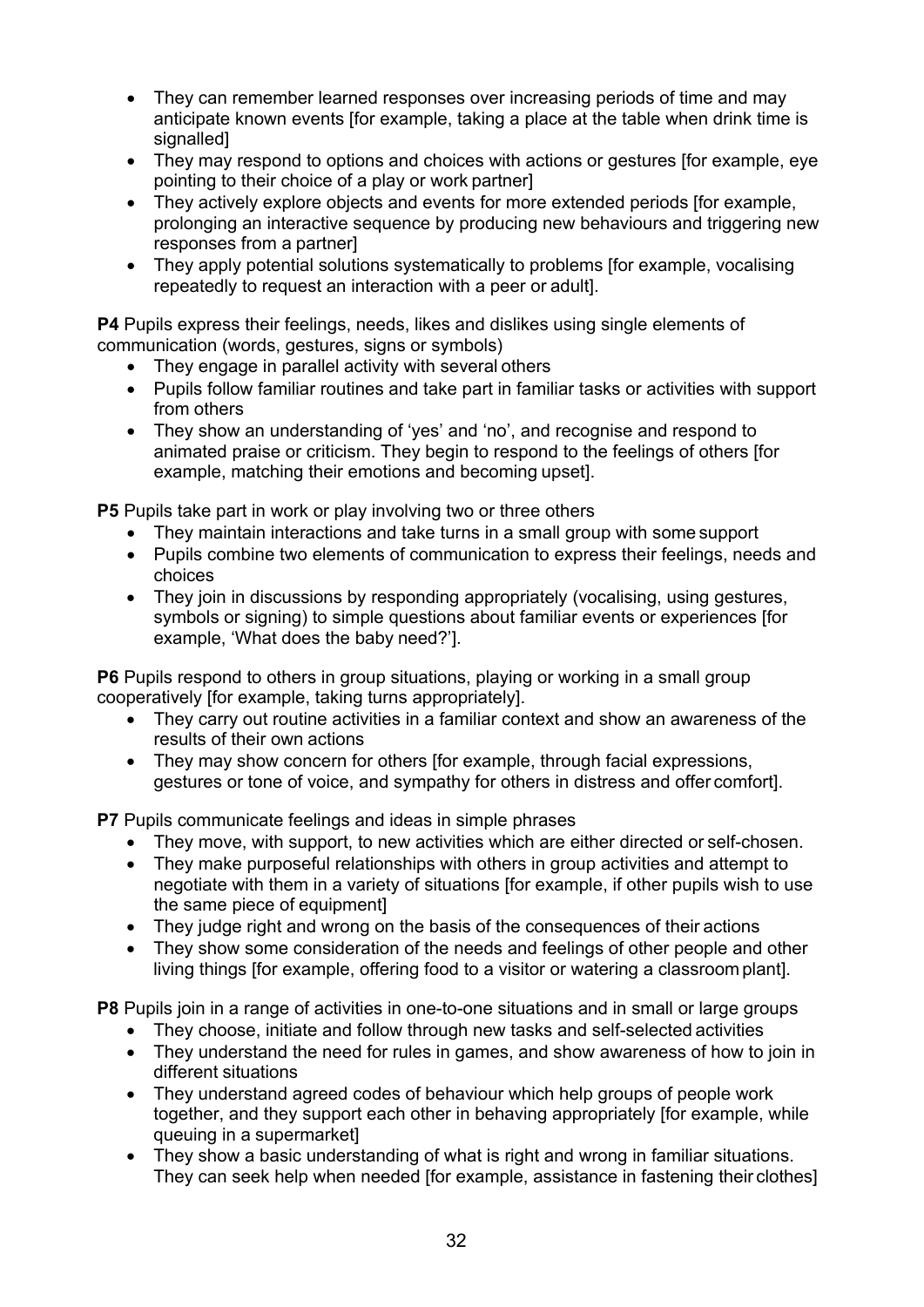- They are often sensitive to the needs and feelings of others and show respect for themselves and others
- They treat living things and their environment with care and concern.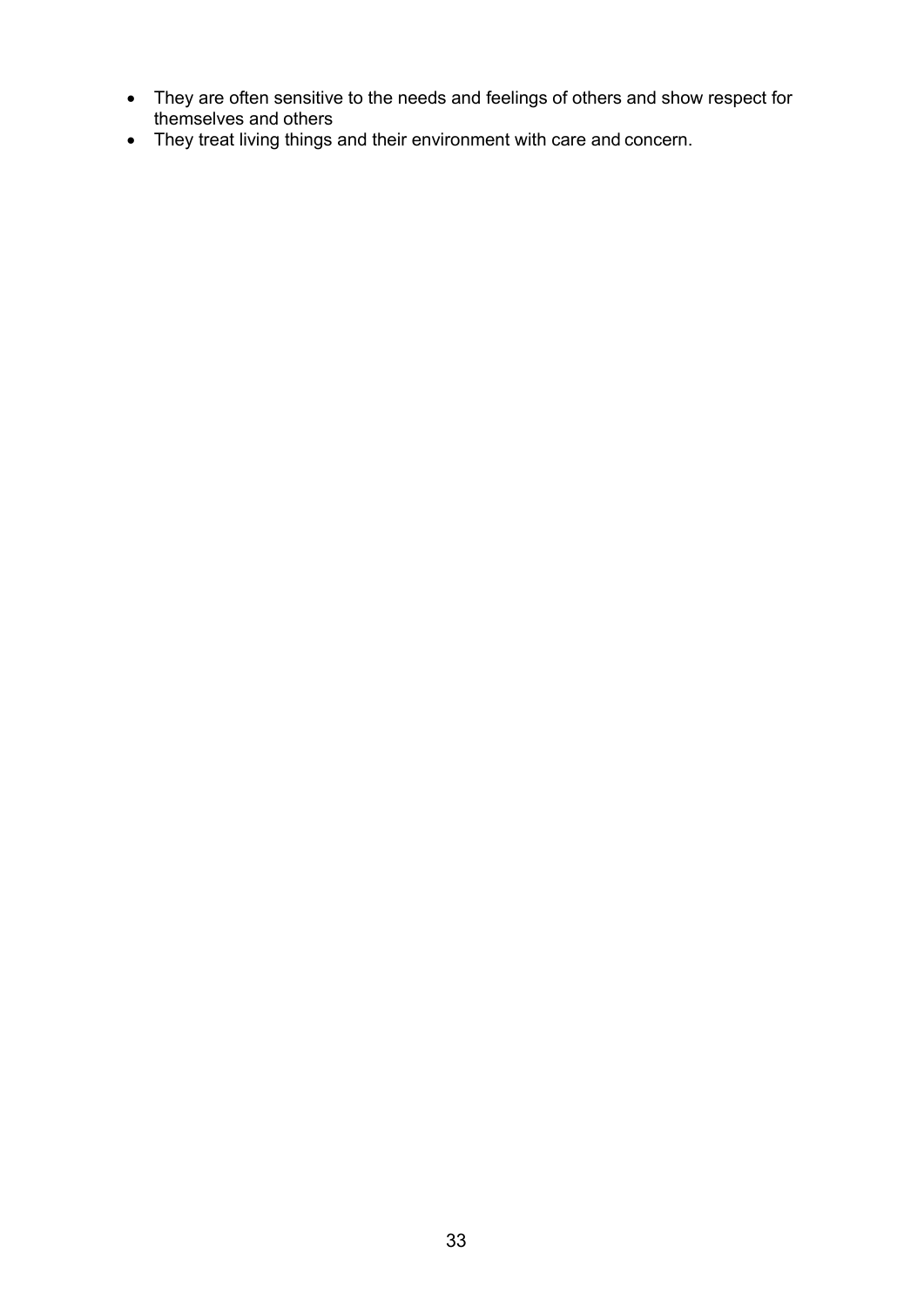## <span id="page-33-0"></span>**Science**

Performance descriptors:

**P1 (i)** Pupils encounter activities and experiences

- They may be passive or resistant
- They may show simple reflex responses [for example, startling at sudden noises or movements]
- Any participation is fully prompted.

**P1 (ii)** Pupils show emerging awareness of activities and experiences

- They may have periods when they appear alert and ready to focus their attention on certain people, events, objects or parts of objects [for example, looking towards flashes of light or turning towards loud sounds]
- They may give intermittent reactions [for example, sometimes withdrawing their hands from changes in temperature].

**P2 (i)** Pupils begin to respond consistently to familiar people, events and objects.

- They react to new activities and experiences [for example, discarding objects with unfamiliar textures]
- They begin to show interest in people, events and objects [for example, leaning forward to follow the scent of a crushed herb]
- They accept and engage in coactive exploration [for example, feeling materials in hand-over-hand partnerships with a member of staff].

**P2 (ii)** Pupils begin to be proactive in their interactions

- They communicate consistent preferences and affective responses [for example, showing a consistent dislike for certain flavours or textures]
- They recognise familiar people, events and objects [for example, moving towards particular features of familiar environments]
- They perform actions, often by trial and improvement, and they remember learned responses over short periods of time [for example, rejecting food items after recent experience of bitter flavours]
- They cooperate with shared exploration and supported participation [for example, examining materials handed to them].

**P3 (i)** Pupils begin to communicate intentionally

- They seek attention through eye contact, gesture or action
- They request events or activities [for example, reaching out towards a sound making object]
- They participate in shared activities with less support
- They sustain concentration for short periods
- They explore materials in increasingly complex ways [for example, pressing hard objects into soft textures]
- They observe the results of their own actions with interest [for example, scrunching] up paper and examining the product]
- They remember learned responses over more extended periods [for example, reaching out to touch a live animal with caution and sensitivity].

**P3 (ii)** Pupils use emerging conventional communication

They greet known people and may initiate interactions and activities [for example, switching on a favourite piece of equipment in the light and sound room]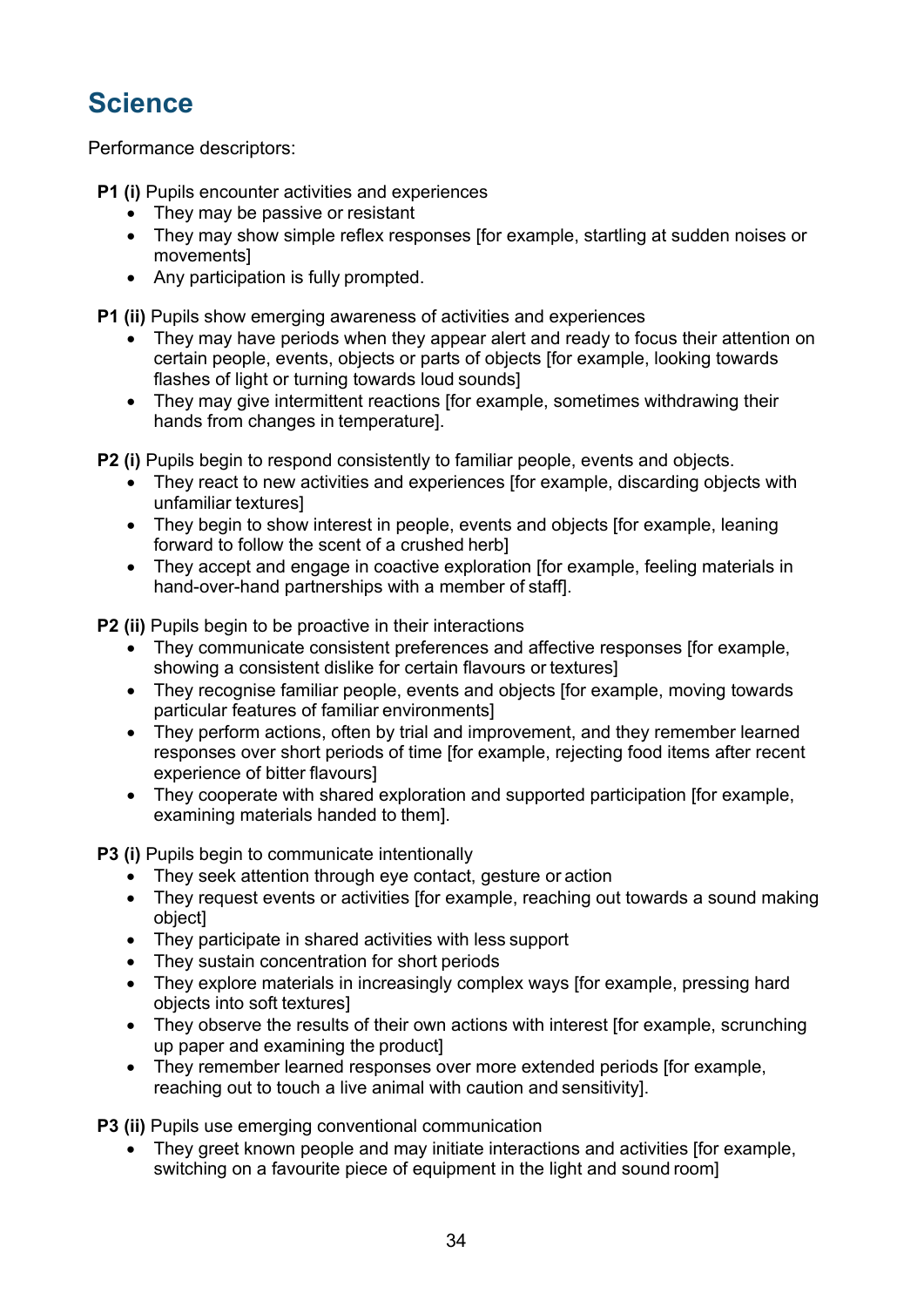- They can remember learned responses over increasing periods of time and may anticipate known events [for example, balls falling and bouncing on the floor]
- They may respond to options and choices with actions or gestures [for example, touching one substance rather than another]
- They actively explore objects and events for more extended periods [for example, feeling the textures of different parts of a plant]
- They apply potential solutions systematically to problems [for example, tipping a container in order to pour out its contents].

**P4** Pupils explore objects and materials provided, changing some materials by physical means and observing the outcomes [for example, when mixing flour and water]

- Pupils communicate their awareness of changes in light, sound or movement.
- They imitate actions involving main body parts ffor example, clapping or stamping. They make sounds using their own bodies [for example, tapping, singing or vocalising], and imitate or copy sounds
- They cause movement by a pushing or pulling action 'Explore' includes access through any sensory mode
- Teachers should ensure that they are assessing intended, not accidental, actions.

**P5** Pupils take part in activities focused on the anticipation of and enquiry into specific environments [for example, finding a hamster under straw, or a CD or video in a pile].

- They match objects and materials in terms of single features or properties [for example, temperature or colour]
- They indicate the before and after of material changes
- They try out a range of equipment in familiar and relevant situations [for example, initiating the activation of a range of light sources]
- They respond to simple scientific questions [for example, 'Show me the flower' 'Is this wet/dry?'] 'Showing', 'demonstrating' 'trying out' 'responding' etc. may be done by any means appropriate to the pupil's preferred mode of communication and physical abilities
- For some pupils this may mean directing an adult undertaking the task.

**P6** Pupils recognise distinctive features of objects [for example, the features of living things in their environment, and know where they belong, for example, feathers on a bird, leaves on a tree]

- They begin to make generalisations, connections and predictions from regular experience [for example, expecting that ice cream will melt, or making wheeled objects move faster by pushing on a smooth surface or releasing them down a slope]
- Pupils sort materials according to a single criterion when the contrast is obvious.
- They closely observe the changes that occur ffor example, when materials are heated, cooled or mixed]
- Pupils identify some appliances that use electricity
- They show that they know some sources of sound and light [for example, remembering their location].

**P7** Pupils understand the scientific use of some simple vocabulary, such as before, after, bumpy, grow, eat, move and can communicate related ideas and observations using simple phrases [for example, which food to give which animal]

- Pupils can demonstrate simple properties of light, sound and movement [for example, bright, noisy/quiet, fast/slowl
- They make simple records of their findings [for example, by putting pictures of an activity in sequence]
- They begin to make suggestions for planning and evaluating their work [for example, responding to the question 'Was that right or wrong?']. 'Showing', 'demonstrating'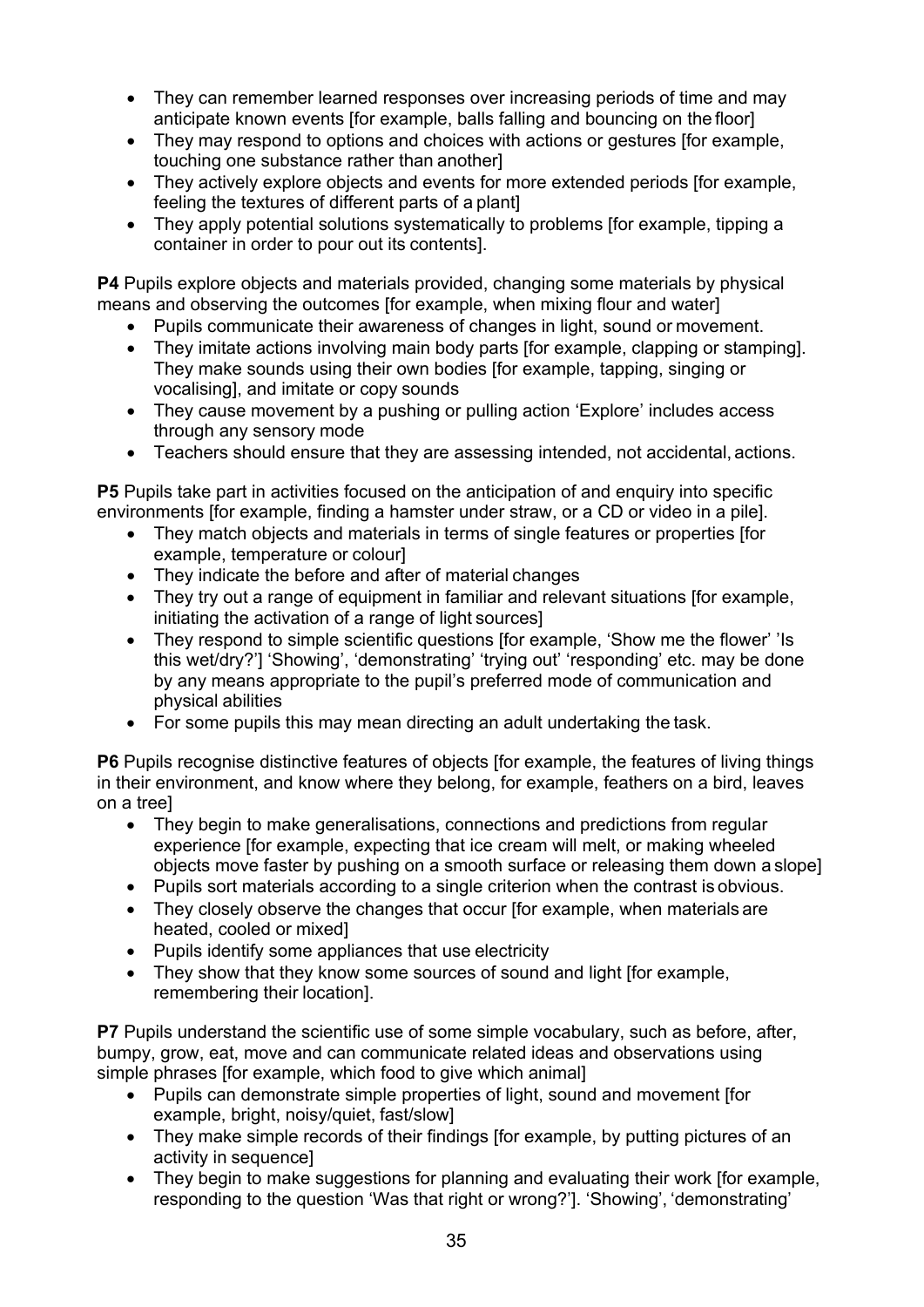'trying out' 'responding' etc. may be done by any means appropriate to the pupil's preferred mode of communication and physical abilities

• For some pupils this may mean directing an adult undertaking the task.

**P8** Pupils show that they have observed patterns or regular changes in features of objects, living things and events [for example, chrysalis/butterfly day/night]

- They make some contribution to planning and evaluation and to recording their findings
- They identify a range of common materials and know about some of their properties
- They sort materials using simple criteria and communicate their observations of materials in terms of these properties
- Pupils make their own observations of changes of light, sound or movement that result from actions [for example, using a volume control or a dimmer switch] and can describe the changes when questioned directly.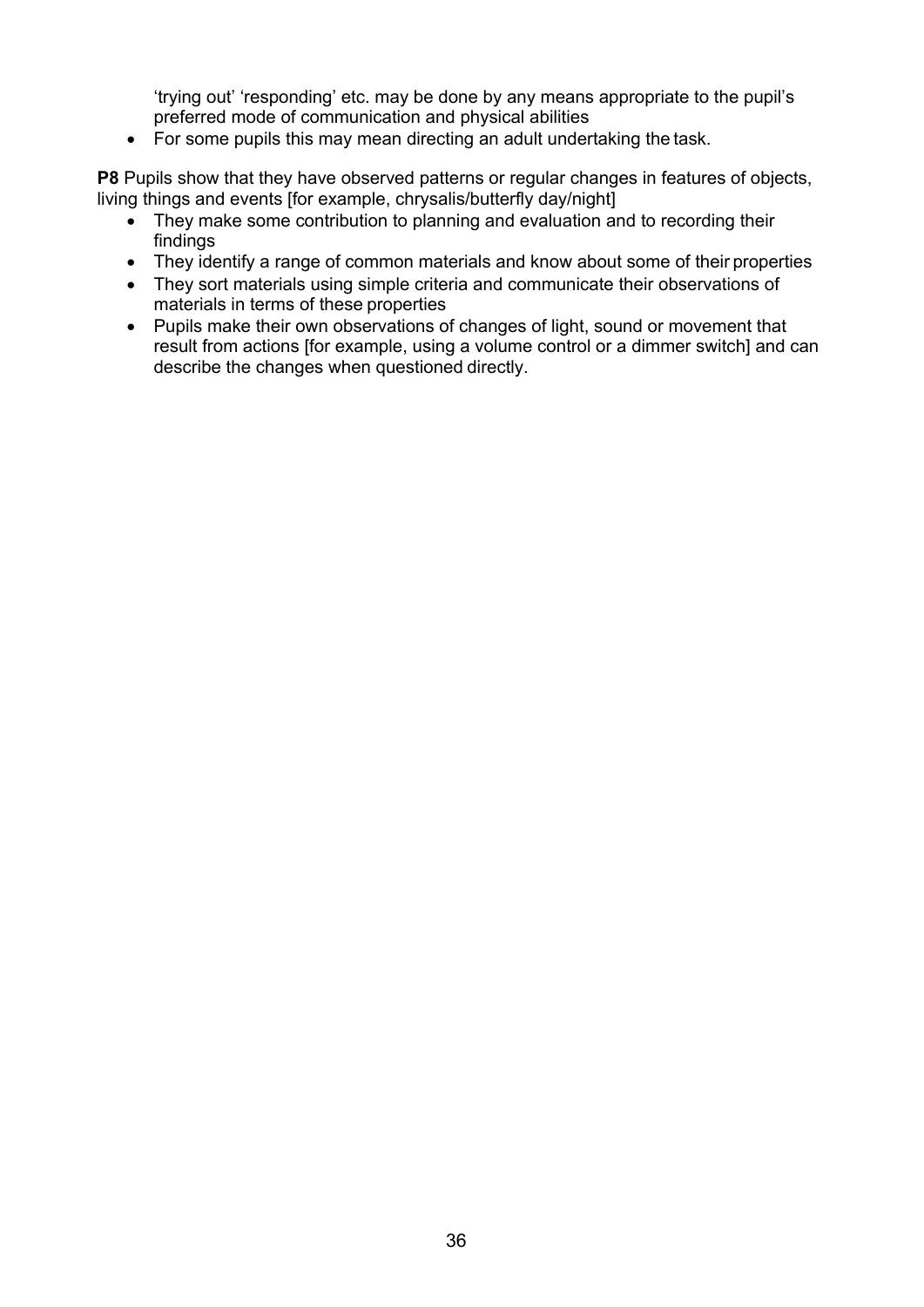# <span id="page-36-0"></span>**Annex – Religious Education**

Performance descriptors:

**P1 (i)** Pupils encounter activities and experiences

- They may be passive or resistant
- They may show simple reflex responses [for example, startling at sudden noises or movements]
- Any participation is fully prompted.

**P1 (ii)** Pupils show emerging awareness of activities and experiences

- They may have periods when they appear alert and ready to focus their attention on certain people, events, objects or parts of objects [for example, becoming still in response to silence]
- They may give intermittent reactions [for example, vocalising occasionally during group celebrations and acts of worship].

**P2 (i)** Pupils begin to respond consistently to familiar people, events and objects

- They react to new activities and experiences [for example, briefly looking around in unfamiliar natural and manmade environments].
- They begin to show interest in people, events and objects [for example, leaning towards the source of a light, sound or scent]
- They accept and engage in coactive exploration [for example, touching a range of religious artefacts and found objects in partnership with a member of staff].

**P2 (ii)** Pupils begin to be proactive in their interactions

- They communicate consistent preferences and affective responses [for example, showing that they have enjoyed an experience or interaction]
- They recognise familiar people, events and objects [for example, becoming quiet and attentive during a certain piece of music]
- They perform actions, often by trial and improvement, and they remember learned responses over short periods of time [for example, repeating a simple action with an artefact]
- They cooperate with shared exploration and supported participation [for example, performing gestures during ritual exchanges with another person performing gestures].

**P3 (i)** Pupils begin to communicate intentionally

- They seek attention through eye contact, gesture or action.
- They request events or activities [for example, prompting a visitor to prolong an interaction]
- They participate in shared activities with less support. They sustain concentration for short periods.
- They explore materials in increasingly complex ways [for example, stroking or shaking artefacts or found objects]
- They observe the results of their own actions with interest [for example, when vocalising in a quiet place]
- They remember learned responses over more extended periods [for example, following a familiar ritual and responding appropriately].

**P3 (ii)** Pupils use emerging conventional communication

• They greet known people and may initiate interactions and activities [for example, prompting an adult to sing or play a favourite song]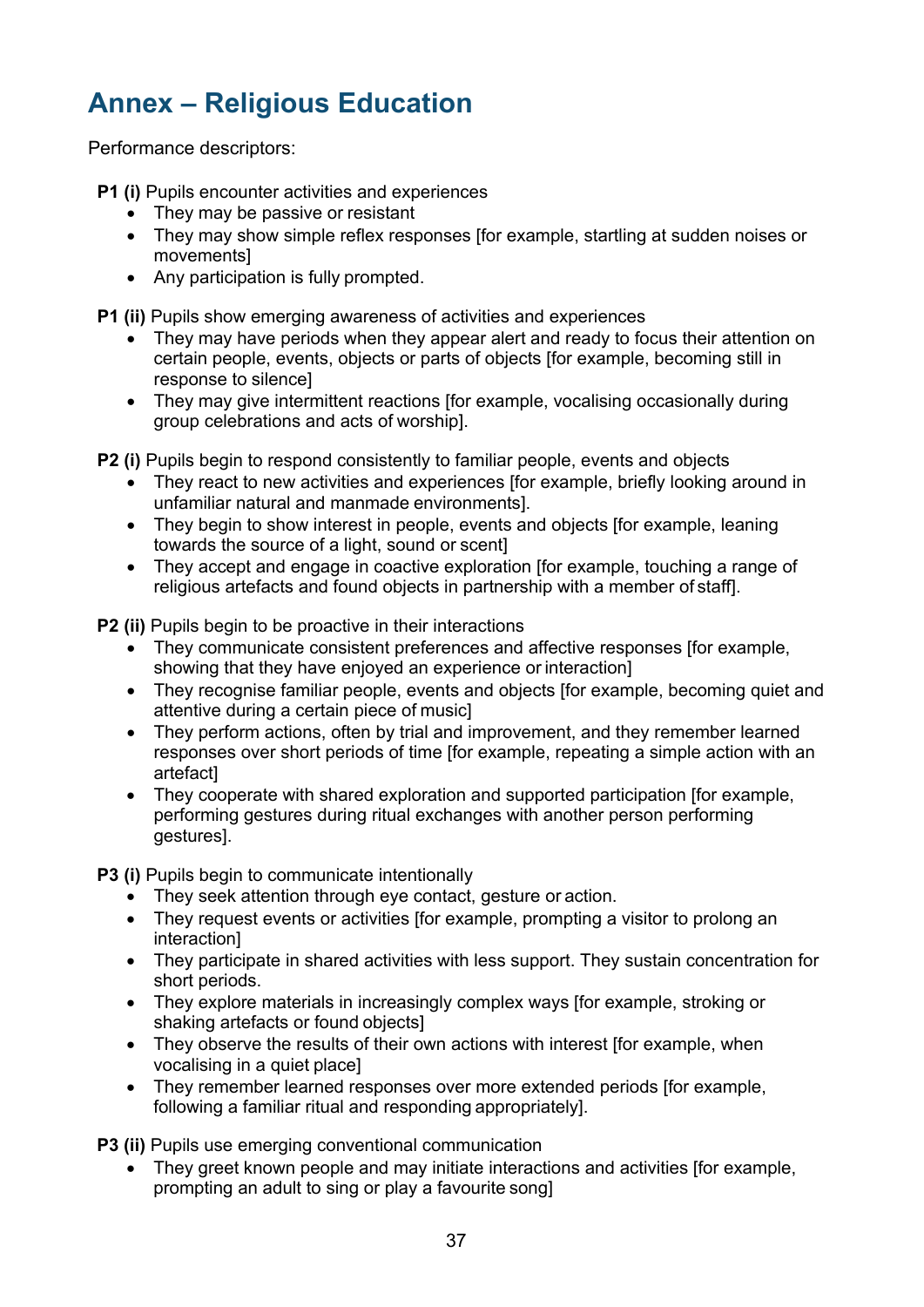- They can remember learned responses over increasing periods of time and may anticipate known events [for example, celebrating the achievements of their peers in assembly]
- They may respond to options and choices with actions or gestures [for example, choosing to participate in activities]
- They actively explore objects and events for more extended periods [for example, contemplating the flickering of a candle flame]
- They apply potential solutions systematically to problems [for example, passing an artefact to a peer in order to prompt participation in a group activity].

**P4** Pupils use single elements of communication [for example, words, gestures, signs or symbols, to express their feelings]

- They show they understand 'yes' and 'no'. They begin to respond to the feelings of others [for example, matching their emotions and laughing when another pupil is laughing]
- They join in with activities by initiating ritual actions or sounds. They may demonstrate an appreciation of stillness and quietness.

**P5** Pupils respond appropriately to simple questions about familiar religious events or experiences and communicate simple meanings

- They respond to a variety of new religious experiences [for example, involving music, drama, colour, lights, food, or tactile objects]
- They take part in activities involving two or three other learners
- They may also engage in moments of individual reflection.

**P6** Pupils express and communicate their feelings in different ways

- They respond to others in group situations and cooperate when working in small groups
- Pupils listen to, and begin to respond to, familiar religious stories, poems and music, and make their own contribution to celebrations and festivals
- They carry out ritualised actions in familiar circumstances
- They show concern and sympathy for others in distress [for example, through gestures, facial expressions or by offering comfort]
- They start to be aware of their own influence on events and other people.

**P7** Pupils listen to and follow religious stories

- They communicate their ideas about religion, life events and experiences in simple phrases
- They evaluate their own work and behaviour in simple ways, beginning to identify some actions as right or wrong on the basis of the consequences
- They find out about aspects of religion through stories, music or drama, answer questions and communicate their responses
- They may communicate their feelings about what is special to them [for example, using role play]
- They begin to understand that other people have needs and to respect these
- They make purposeful relationships with others in group activity.

**P8** Pupils listen attentively to religious stories or to people talking about religion

- They begin to understand that religious and other stories carry moral and religious meaning
- They are increasingly able to communicate ideas, feelings or responses to experiences or to retell religious stories
- They communicate simple facts about religion and important people in religions
- They begin to realise the significance of religious artefacts, symbols and places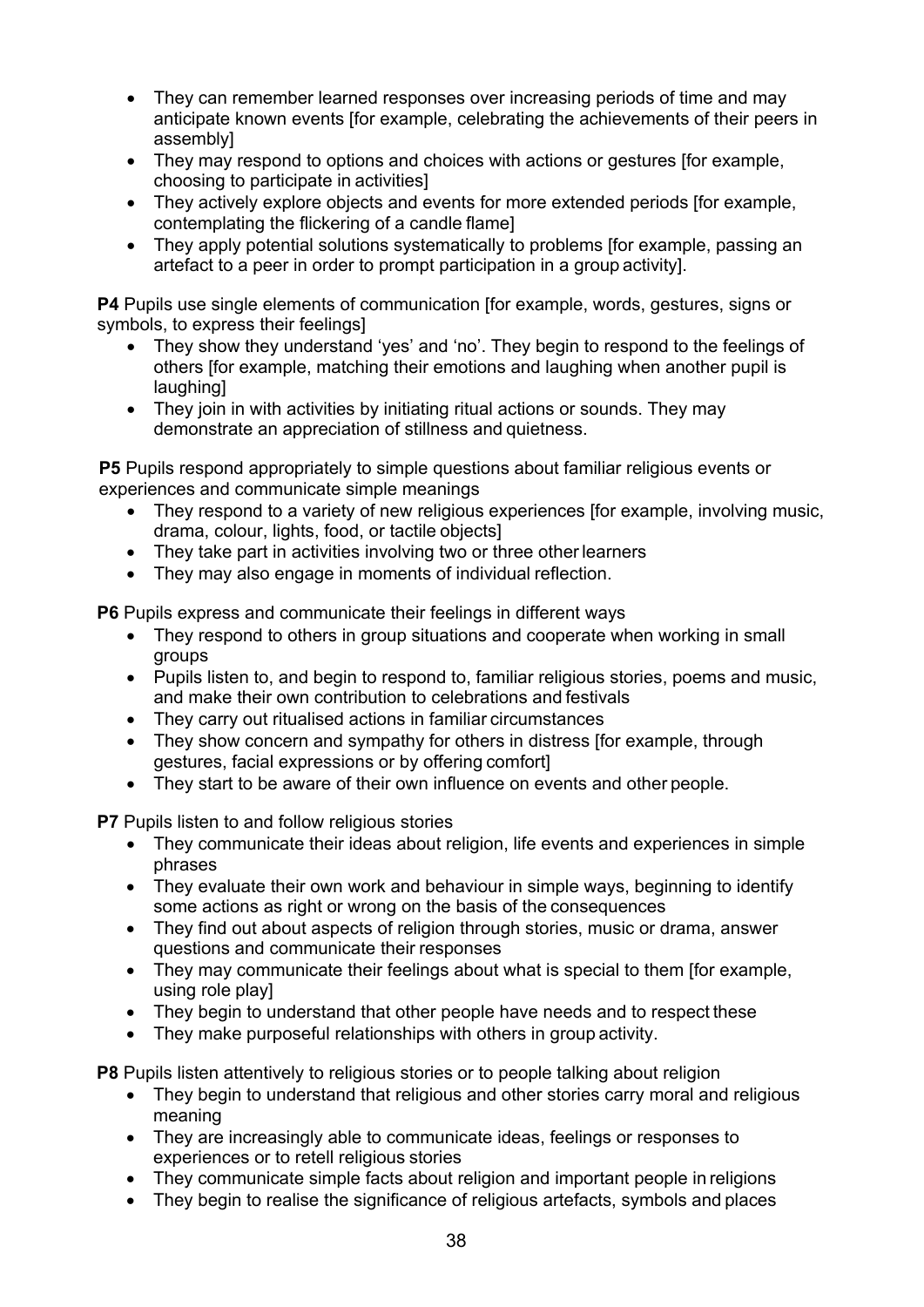- They reflect on what makes them happy, sad, excited or lonely
- They demonstrate a basic understanding of what is right and wrong in familiar situations
- They are often sensitive to the needs and feelings of others and show respect for themselves and others
- They treat living things and their environment with care and concern.